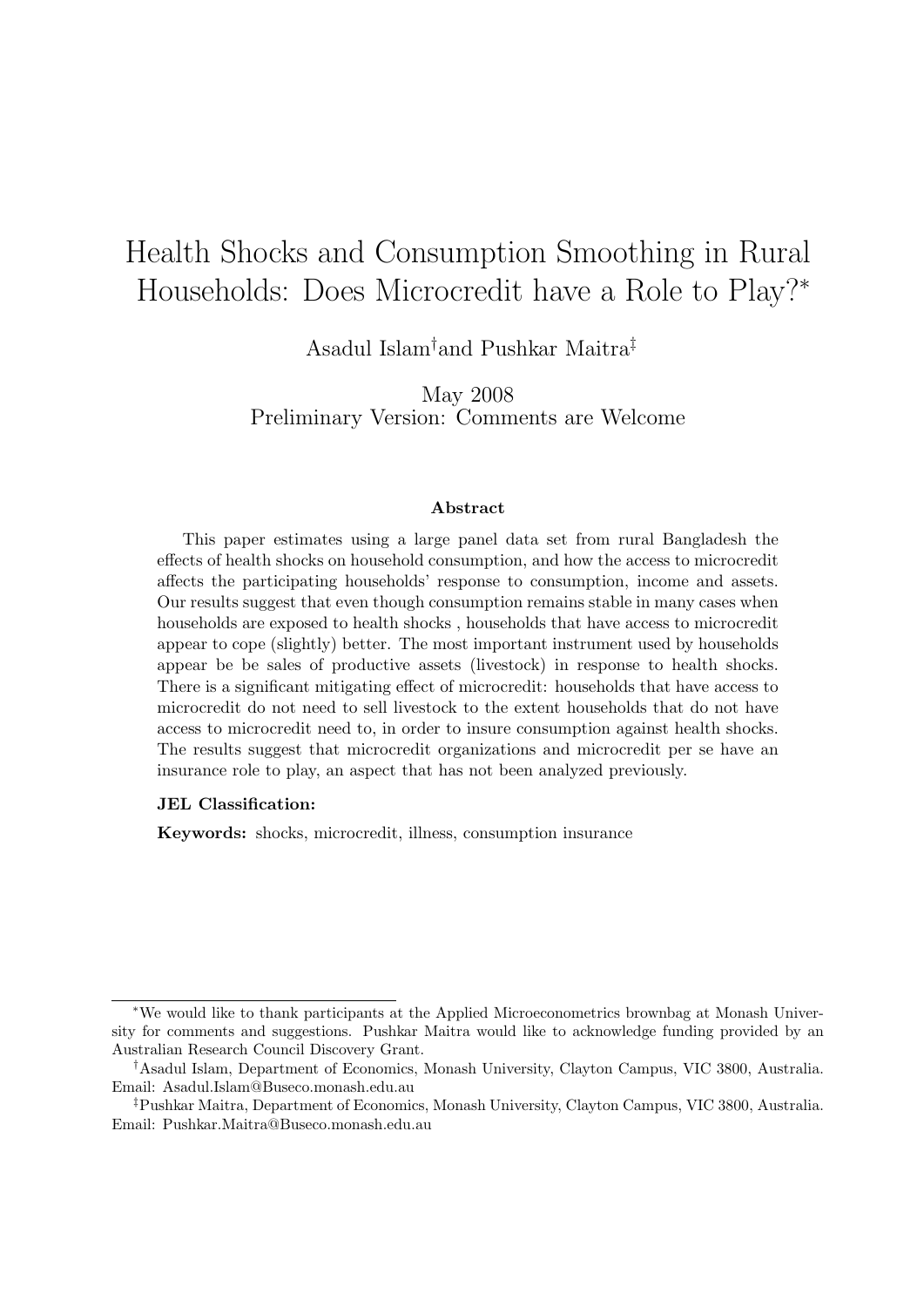### 1 Introduction

One of the biggest shocks to economic opportunities faced by households is major illness of members of the households. While health shocks can have adverse consequences for households in both developed and developing countries, they are likely to have a particularly severe effect on households in the latter, because these households are typically unable to access formal insurance markets to help insure consumption against such shocks.

The literature on the effect of health shocks on household outcomes in developing countries is quite large and the results are mixed. For example Townsend (1995), Kochar (1995) and Skoufias and Quisumbing (2005) find that illness shocks are fairly well insured. Others (for example Gertler and Gruber (2002), Dercon and Krishnan (2000), Asfaw and Braun (2004), Wagstaff (2007) and Beegle, Weerdt, and Dercon (2008)) however find that illness shocks have a negative and statistically significant effect on consumption. One general conclusion that could be drawn from the existing literature is that the impact of health shocks is crucially dependent on the ability of the households to insure against such shocks. In particular the literature focuses on the role of credit, financial savings and other assets. See for example Gertler and Gruber (2002), Jalan and Ravallion (1999), Besley (1995), Udry (1990), Rosenzweig and Wolpin (1993) and Fafchamps, Udry, and Czukas (1998) who all reach essentially the same conclusion: wealthier households are better able to insure against income shocks in general and health/illness shocks in particular.

This implies that financial institutions could have an important role to play in insuring consumption against income shocks. Unfortunately commercial financial institutions in developing countries are, more often than not, weak and do not adequately service the poor. These institutions are typically not conveniently located, have substantial collateral requirements and impose large costs on savings (Morduch, 1999). In contrast microfinance institutions hold substantial promise. These programs are typically targeted to the poor (and the near-poor), do not impose significant physical collateral requirements and actively promote savings.<sup>1</sup>

The primary aim of this paper is to examine, using data from Bangladesh, the potential role of microcredit in enabling households to insure consumption against health shocks. Microcredit can help smoothing consumption in a number of ways. It can help households diversify income and free up other sources of financing that can be used to directly smooth consumption. No collateral requirement for microcredit loans means that poor households can get loans more easily compared to the formal sector alternative.

Credit from microfinance organizations and informal sources play a pivotal role the daily life of households in rural Bangladesh. The impact of microcredit on income and consumption has been investigated in the literature (see for example Pitt and Khandker (1998) who

<sup>&</sup>lt;sup>1</sup>We use the terms microfinance and microcredit interchangeably, though it needs to be remembered that microfinance is wider in scope compared to microcredit.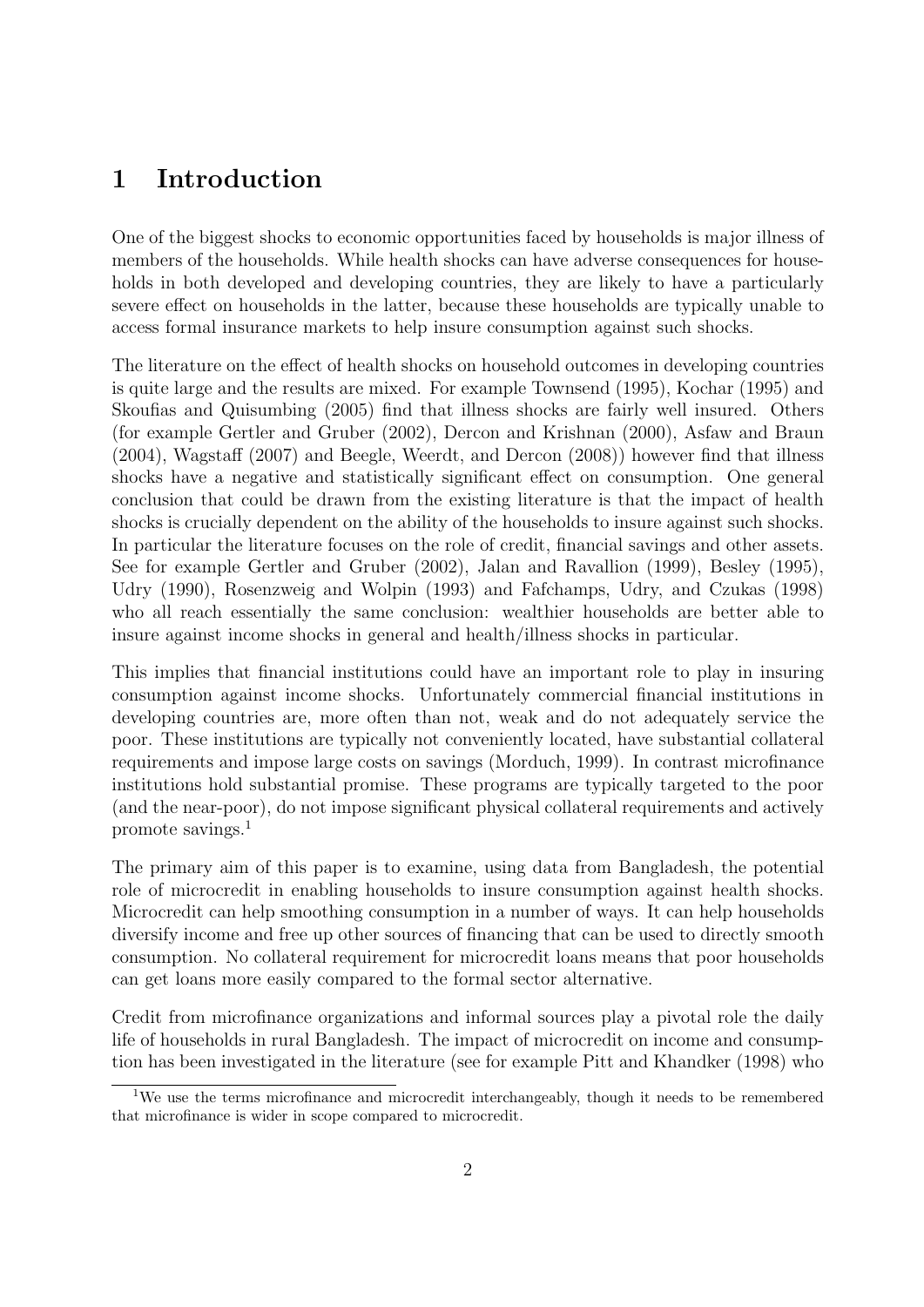find that access to microfinance significantly increases consumption and reduces poverty). Amin, Rai, and Topa (2003) find that poor households that join a microcredit program tend to have better access to insurance and smoothing devices compared to those who do not. Pitt and Khandker (2002) find that microcredit can help smooth seasonal consumption. Their results indicate that households participation in microcredit program is also motivated by smoothing seasonal pattern of consumption and male labour supply, and that the effect of microcredit on consumption smoothing is greatest in the lean season. However these papers are in some sense incomplete. Amin, Rai, and Topa (2003) use a pre-program level panel data set and are therefore not fully able to account for the impact of microcredit. Pitt and Khandker (2002) use data from a single year and are thus unable to distinguish between short run and long run impact of shocks, which might not tell the full story. In this paper we use data from one of the largest ever panel data sets on households consisting of households in both treatment and control groups to examine the role of microcredit in enabling households insure against health shocks.

# 2 The Data and Descriptive Statistics

The paper uses three rounds of a household level panel data set from Bangladesh. This data is a part of a survey of treatment and control households aimed at examining the effect of microcredit on household outcomes. While four rounds of the survey were conducted (in 1997-1998, 1998-1999, 1999-2000 and 2004-2005), for purposes of this paper we use data from the first, third and fourth round of the surveys. The primary reason for ignoring the second round, is that this survey round did not collect comprehensive information on consumption.<sup>2</sup> All the surveys were conducted during the period December - February. The 2004-05 survey contains data on participation status, including the amount of microcredit borrowing for each year after year 2000. We define participation status of the household using the net borrowing from a microcredit organization. If a household is not a participant in a given round, the net borrowing is zero for that household. Many of the participants dropped out of the program for one or more year, and some of the non-participants became participants in the subsequent rounds of the survey.

The survey sampled around 3000 households in 91 villages spread evenly throughout the country, which were selected to reflect the overall spread of microcredit operations in Bangladesh. The attrition rate was low − less than 10 percent from first round to fourth round. The final round of survey consists of 2729 households in 91 villages. Our final estimating sample consists of a balanced sample of 2694 households who were surveyed in each of the three rounds. The survey collected detailed information on a number of socioeconomic variables including household demographics, consumption, assets and income,

<sup>2</sup>The data was collected by the Bangladesh Institute for Development Studies (BIDS) for Bangladesh Rural Employment Support Foundation with the help of financial assistance from World Bank. The first author was involved in the fourth round of data collection, monitoring and writing the final report.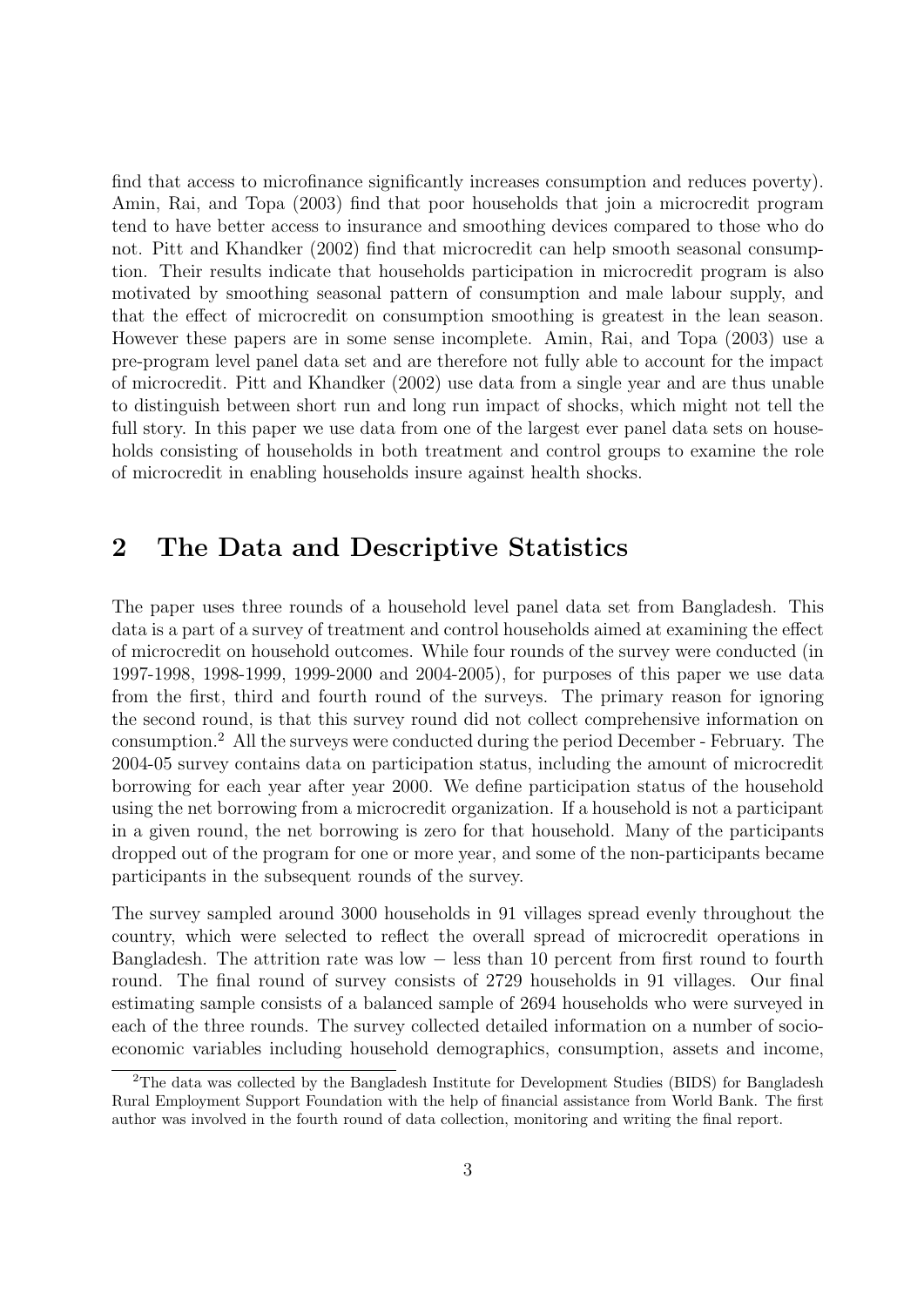health and education and participation in microcredit programs.

The respondents were asked about new or ongoing and past illness of all members in the household. We use this information to compute a number of different measures of household level health shocks. The first measure that we use is whether any member of household was sick during the last 15 days prior to survey. This measure, while being simple to understand and compute can suffer from measurement error in the form of self-reporting bias with the more educated and richer people typically reporting more episodes of days sick. Second, we use the number of working days lost in the last 15 days for all working age members of household. This measure reduces some of the problems associated with the first measure of illness see (see for example Schultz and Tansel (1997) and Dercon and Krishnan (2000)). The third measure used is the number of days a member had to refrain from work or income earning activities if any member in the household was sick in the last 15 days. The fourth measure is whether the household incurred any big expenditure or loss of income due to sickness in the past one year. The last measure is whether the main income earner died in the last one year. Each of these different measures capture different aspects of health/illness shocks. The first three measures identify the short-run aspect, while the last two measures capture more on long-term aspects of health shocks. The descriptive statistics presented in Table 1, Panel A show some interesting and significant variations across the three rounds of data that we use for purposes of estimation. First, 49% of households in the 1997-98 survey report that some member was sick in the past 15 days, this goes down to 44% in the 1999-00 survey and further down to 21% in 2004-05. 82% of households in the 1997-98 survey report some sickness in the past one year, 95% do so in the 1999-00 survey and 47% in the 2004-05 survey. Average number of days lost in the past 15 days due to illness varies from 3.1 in the 1997-98 survey down to 1.36 in the 2004-05 survey.

Table 1, Panel B presents descriptive statistics on other socio-economic and demographic characteristics of the household. The average size of the household varies from 5.63 members in 1997-98 to 7.23 members in 2004-05. The years of education attained by the most education member of the household has increased from 5.48 years in 1997-98 to 7.27 years in 2004-05. The majority of households are male headed, though it is worth noting that the proportion of female headed households have doubled over the period 1997-98 − 2004-05.

The impact of illness shocks on consumption and the ability of households and other risks sharing institutions to smooth consumption can vary from one item to another. For example, Skoufias and Quisumbing (2005) find that adjustments in non-food consumption can act as a mechanism for partially insuring food consumption from the effects of income changes. So we use change in food and the change in non-food consumption expenditure as the two main outcome variables in our analysis. Non-food consumption is measured yearly since some of the items are purchased occasionally. Data on non-food expenditure includes items such as kerosene, batteries, soap, housing repairs, clothing, but excludes expenditure on items that are lumpy (e.g., dowry, wedding, costs of legal and court cases, etc.). We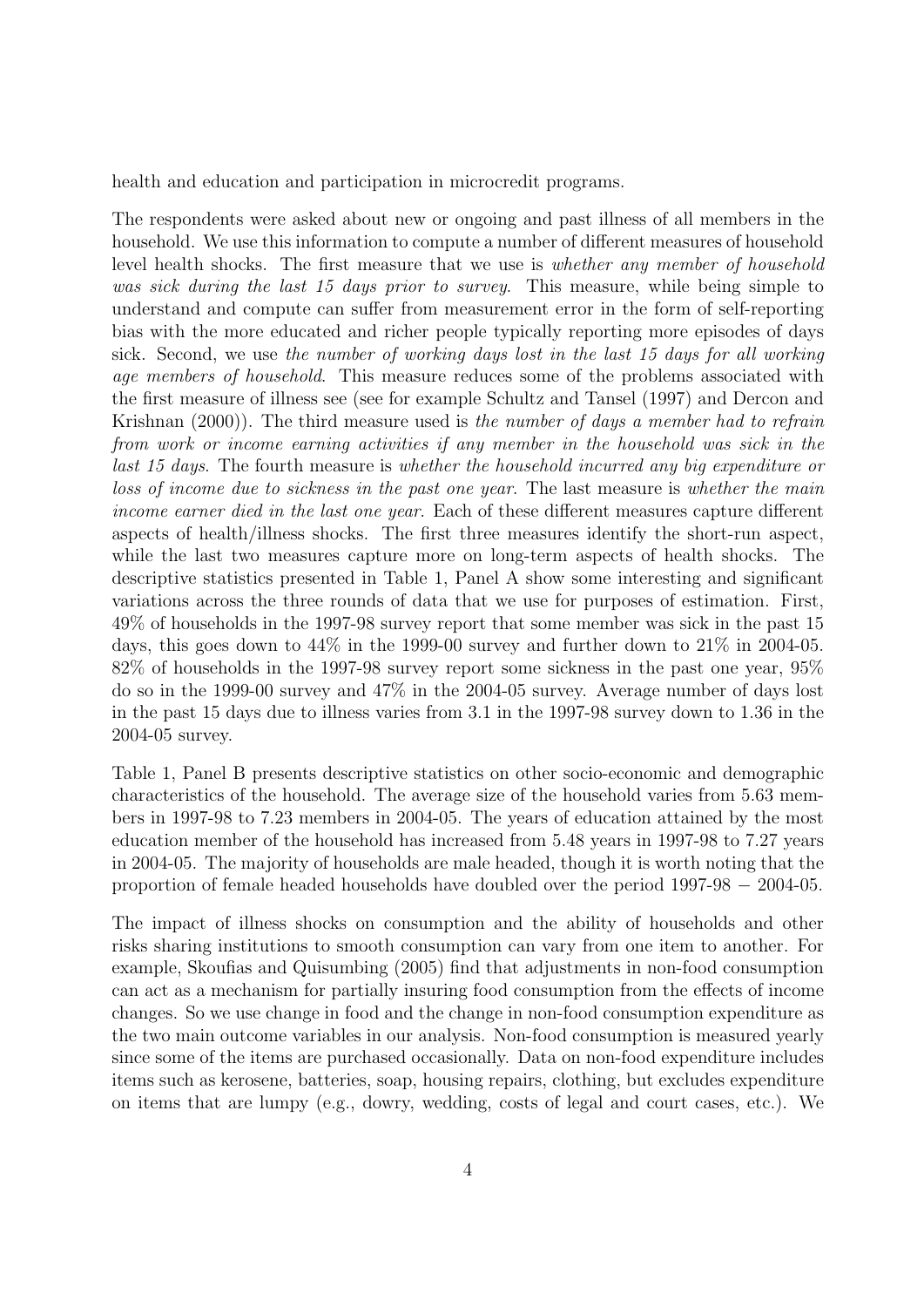also exclude expenditure on health and medical care. For each food item, households were asked about the amount they had consumed out of purchases, out of own production and from other sources in the reference period. The reference period for the food item differ depending on the type of food consumed by rural households. Some food items (e.g, beef, chicken) are consumed occasionally (once or twice in a month), while others more frequently (e.g, rice, lentil). We aggregate all consumption, which is valued using the price quoted by the household (unit value) since commodities differ in terms of quality.<sup>3</sup> This way we obtain information on expenditure on food in the last month prior to the survey.

Table 1, Panel C reports the mean and standard deviation of food and non-food consumption at the household level. Average household consumption varies from 2433 Taka in 1997-1998 to 3214 Taka in 2004-2005.<sup>4</sup> . There are significant fluctuations across the different rounds with a big increase in food consumption between 1997-1998 and 1999-2000. The share of non-food consumption (including health and medical expenditure) in total household expenditure is  $21.1\%$  in 1997-1998, which declined to 13.5% in 1999-2000 and then went back to 21.1% in 2004-2005. This change is in non-food consumption expenditure in 1999-2000 can be attributed partly to floods at the end of 1998, which affected most of the country.<sup>5</sup>

Table 2 presents some descriptive statistics on credit demand and supply. As many as 30% of households had taken some loan in the past one year and surprisingly this percentage has fallen to 18 by 2004-05. The average amount of loan (taken in the past one year) has however increased consistently from 4657 Taka in 1997-98 to 9646 Taka in 2004-05. The percentage of households who borrowed for consumption purposes has fallen as has the percentage of households who borrowed to pay for medical expenses.

# 3 Are Health Shocks Persistent?

The summary statistics presented above suggest that health shocks are unpredictable and idiosyncratic in nature. Before proceeding to the actual analysis of the effect of such shocks on household behaviour and outcomes, we want to test whether this is indeed correct or not. In particular we want to examine whether households that experience health shocks in the current period are more like to receive health shocks in the future i.e., whether health shocks are correlated over time. Morduch (1995) points out that if an income shock can be predicted beforehand, then households might side-step the problem by engaging in costly ex-ante smoothing strategies (e.g. diversifying crops, plots and

<sup>&</sup>lt;sup>3</sup>These values are verified using prices collected from the local shopkeepers. These values are then deflated using the rural household agricultural index  $(1997-1998 = 100)$ .

<sup>&</sup>lt;sup>4</sup>Taka is the currency of Bangladesh:  $1USD = 40$  Taka in 1998

<sup>5</sup>Although 1999-2000 survey took place more than one year after the flood, a shock of that magnitude is likely to, and indeed did, have a fairly long run effect on household behaviour and outcomes.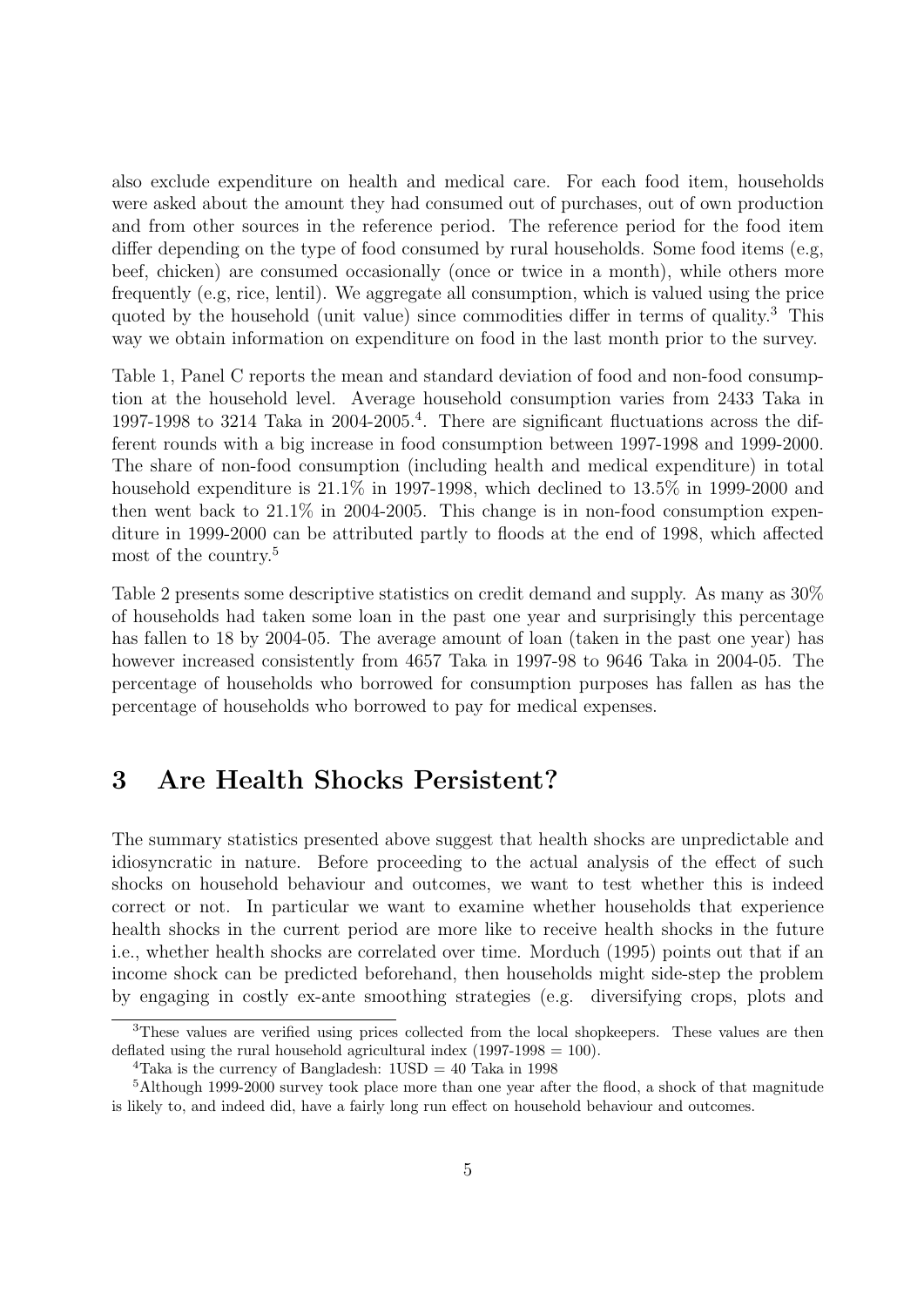activities). The data in such a situation would (incorrectly) reveal that income shocks do not matter. Although health is less vulnerable to this critique than income, the possibility exists. Before proceeding further, we therefore examine whether health shocks of the kind described above are persistent or not. We do so by estimating the following regression:

$$
H_{it} = \delta_i + \lambda H_{it-1} + \pi X_{it} + \varepsilon_{it}
$$
\n<sup>(1)</sup>

Here  $H_{it}$  is some measure of health shock. The coefficient of interest is  $\lambda$ . If shocks are not persistent, i.e., households experiencing a shock in period  $t - 1$  are not significantly more likely to experience a shock in period t, then  $\lambda$  will not be statistically significant. Equation (1) is estimated as a fixed effect logit, with survey round dummies. Note that equation (1) is essentially a dynamic panel data regression model and the presence of the lagged dependent variable  $(H_{it-1})$  results in an endogeneity problem. This implies that the fixed effects logit regression would give biased and inconsistent estimates. To address this issue we use IV estimates. where the period  $t-2$  ( $H_{it-2}$ ) shock variable is used as an instrument for the lagged dependent (potentially endogenous) variable. This is specification IV1. In an alternative specification we use a set of exogenous variables to construct valid instruments for lagged dependent variable. This is specification IV2 where we add household level characteristics of two period lag as instruments. We report results for the fixed effects and the two IV specifications in Table 3. None of the coefficient estimates are statistically significant at the conventional level (the t-ratio is always less than 1) irrespective of the shock variable that we use. These results then show that the health shocks as defined above can be regarded as being transitory and unpredictable in nature. Our estimation methodology (below) relies heavily on this result. Health shocks here are large, idiosyncratic and unpredictable and are particularly suitable for studying the implications of the full insurance model.

### 4 Estimation Methodology

Complete risk sharing within the community will result in each household belonging to that community being protected from idiosyncratic risk.<sup>6</sup> Consumption will still vary but only because of the community's exposure to risk. The test for full consumption insurance is therefore a test of the validity of Pareto Optimality for the economy under consideration. The problem for the social planner is

$$
\text{Max} \sum_{i} \sum_{t} \sum_{s} \mu_{is} \pi_{s} \rho^{t} u(c_{its}; \theta_{its}) \tag{2}
$$

subject to

$$
\sum_{i} c_{its} = \sum_{i} y_{its} \forall t, s
$$
 (3)

 $6$ The degree of consumption insurance is defined as the extent to which the growth rate of household consumption co-varies with the growth rate of household income.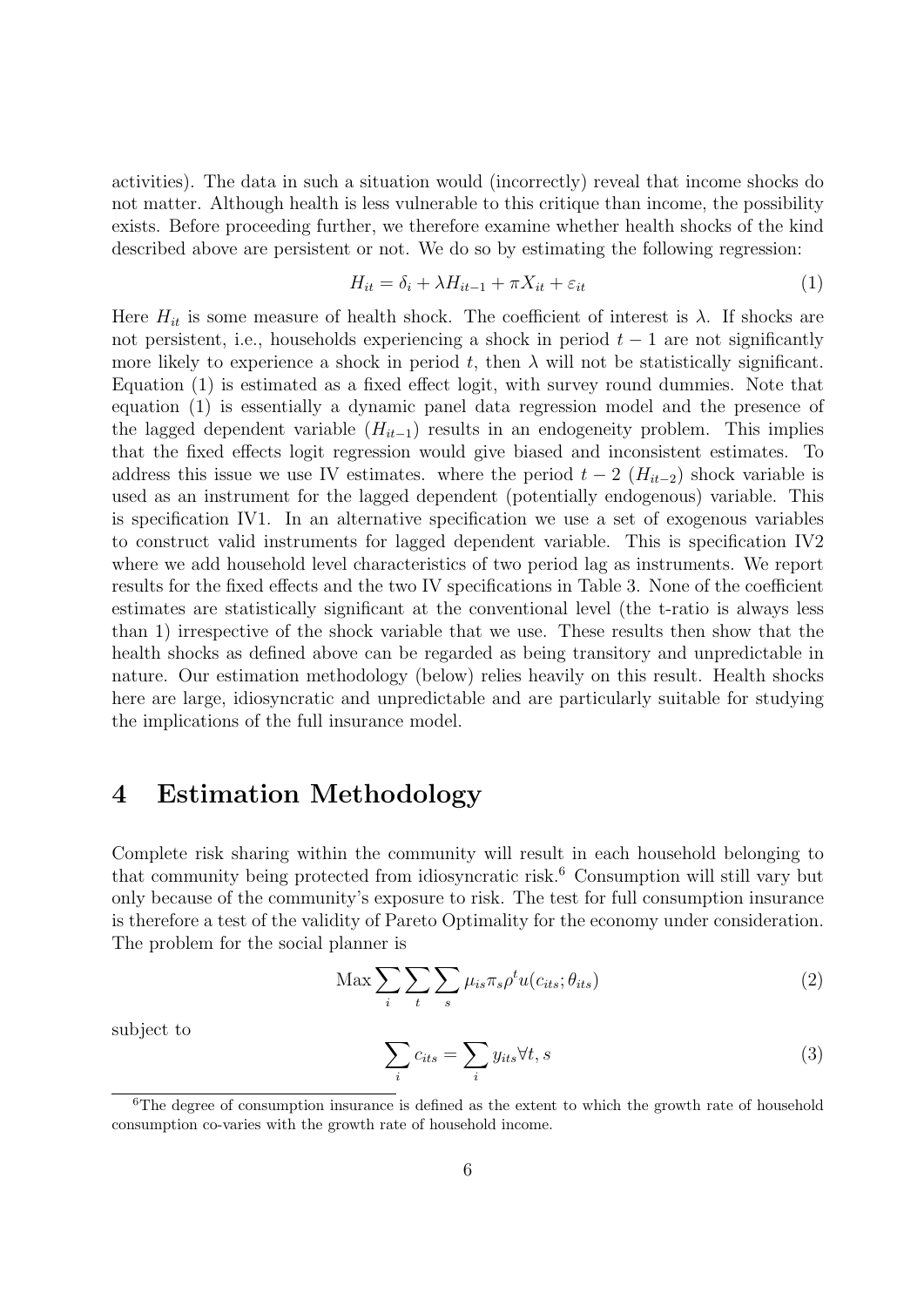where  $\pi_s$  is the probability of state  $s; s = 1, \ldots, S$ ,  $c_{its}$  household consumption,  $y_{its}$  is household income,  $\mu_{is}$  is the time invariant Pareto weight associated with household  $i; i =$  $1, \ldots, I$  in state s;  $\rho$  is the rate of time preference assumed to be the same for all households,  $\theta_{its}$  incorporates factors that change tastes. Finally I is the number of households in the village. Assuming an exponential utility function

$$
u(c_{its}; \theta_{its}) = -\frac{1}{\alpha} \exp\{-\alpha(c_{its} - \theta_{its})\}\tag{4}
$$

and manipulating the first order conditions (and ignoring the notation for the state) we get

$$
\Delta c_{it} = \Delta c_t^a + (\Delta \theta_{it} - \Delta \theta_t^a)
$$
\n(5)

where

$$
\Delta c_t^a = \frac{1}{I} \sum_i c_{it} \text{ and } \Delta \theta_t^a = \frac{1}{I} \sum_i \theta_{it}
$$

Equation (5) implies that under the assumption of full consumption insurance individual consumption  $c_{it}$  depends only on the community/village level average consumption  $c_t^a$ .

An empirical specification follows immediately. Regress the change in the consumption of the  $i^{th}$  household on the change in the village level average consumption and other explanatory variables (for example socio-economic characteristics and health status of household members). All variables excepting the change in the village level average consumption are predicted to enter insignificantly. Formally the empirical specification can be written as:

$$
\Delta C_{ivt} = \alpha_0 + \alpha_1 H_{ivt} + \alpha_2 X_{ivt} + \beta \Delta C_{vt}^a + \varepsilon_{ivt}
$$
\n
$$
\tag{6}
$$

where  $\Delta C_{ivt}$  is the change in (real) consumption of household i in village v at time t,  $H_{ivt}$  is the health shock faced by household i in village v and time t and the error term  $\varepsilon_{ivt}$  includes both preference shocks and measurement error and is distributed identically and independently. The risk sharing model predicts that  $\beta = 1$  and  $\alpha_1 = 0$ , i.e., health shocks should have no role in explaining household consumption growth.<sup>8</sup> This way we can identify whether rural households are vulnerable to transitory shocks such as illness shocks.

However Ravallion and Chaudhuri (1997) argue that this test gives biased estimates of the excess sensitivity parameter against the alternative of risk-market failure whenever there

<sup>7</sup>To examine how the Pareto Optimal allocation is attained in a decentralised economy, we assume the existence of a complete set of Arrow-Debreu securities. The existence of such securities allows us to decentralise the economy and examine whether full insurance can be attained through market mechanisms in such an economy. It can be shown that if there exists a complete set of Arrow-Debreu securities, the equilibrium consumption allocation will be identical to that obtained under a social planner's problem.

<sup>&</sup>lt;sup>8</sup>Notice that the empirical specification uses the change in consumption rather than the level of consumption as the dependent variable because in this way potential omitted variable biases caused by the unobserved household characteristics can be avoided. Our model can therefore be viewed as the firstdifference of a random growth model where we allow consumption growth to be different in different villages.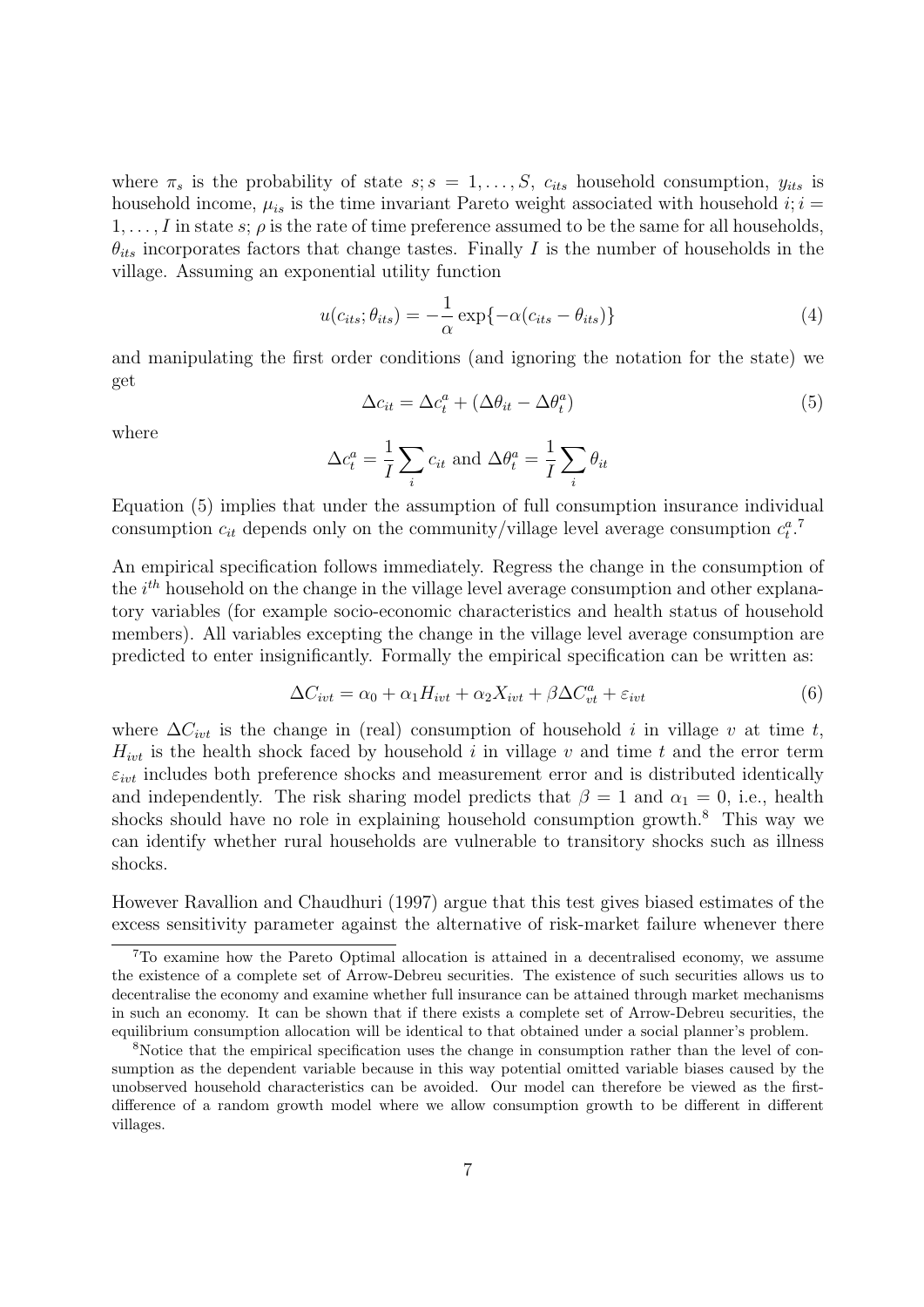is a common village level component in household income changes. Following Ravallion and Chaudhuri (1997) therefore we instead use the following specification:

$$
\Delta C_{ivt} = \alpha_0 + \alpha_1 H_{ivt} + \alpha_2 X_{ivt} + \delta_v + \mu_t + (\delta_v \times \mu_t) + \varepsilon_{ivt}
$$
\n<sup>(7)</sup>

where  $\delta_v$  represents village fixed effects, and  $\mu_t$  represents the time effects,  $\varepsilon_{ivt}$  is the household-specific error term capturing the unobservable components of household preferences. Since changes in consumption in response to health shocks are typically characterized by substantial inter-household heterogeneity, we include in the set of explanatory variables a set of time varying controls at the household level  $(X_{ivt})$ . Changes in villagelevel consumption values are approximated by including village fixed effects  $(\delta_v)$ . Without village fixed effects, the regression may yield biased estimates because of possible correlation between the omitted or unobserved village characteristics and the error term. It also allows us to control any aggregate or co-variate risks faced by all households in the village. The time dummies control for prices, and its interaction with village fixed effects allows us to control for both macroeconomic changes in prices, and price changes that are village-specific over time. To take into account the level of aggregation of the analysis, all standard errors are clustered at the village level.

If there is perfect risk sharing within the village then change in household consumption should not be sensitive to the idiosyncratic health shock  $H_{ivt}$ , once aggregate resources are controlled for, i.e.,  $\alpha_1 = 0$ . The alternative of interest is  $\alpha_1 < 0$ .

As already mentioned, the primary aim of the paper is to examine the role of microcredit in enabling households insure against idiosyncratic shocks. To examine this, we estimate an extended version of equation (7) as follows:

$$
\Delta C_{ivt} = \beta_0 + \beta_1 H_{ivt} + \beta_2 X_{ivt} + \beta_3 (H_{ivt} \times D_{ivt}) + \delta_v + \mu_t + (\delta_v \times \mu_t) + \varepsilon_{ivt}
$$
(8)

Here  $D_{ivt}$  is the treatment status of the household in a microcredit program and is measured by the amount borrowed. If households are unable to fully share the risk then  $\beta_1$  will be different from zero, and the coefficient of interaction of treatment variable and health shock  $(\beta_3)$  then represents the effect of microcredit on changes in consumption.<sup>9</sup>

A major concern in estimating equation (8) is that the estimated coefficient of  $\beta_3$  might be biased. This could be because of two reasons. The first is self-selection: for example, some households might *choose* not to participate in the microcredit program. Additionally microcredit programs are generally placed in selected villages, though in case of Bangladesh, selection of village is not important as most villages have access to at least one microcredit program. Fortunately, the availability of panel data at the household level allows us to consistently estimate the average treatment effect without assuming ignorability of treatment and without using IV estimation. Since we are using first-difference of the consumption

<sup>&</sup>lt;sup>9</sup>We also make the following standard assumptions: separability of consumption and leisure, common rates of time preference, additively separable preferences over time.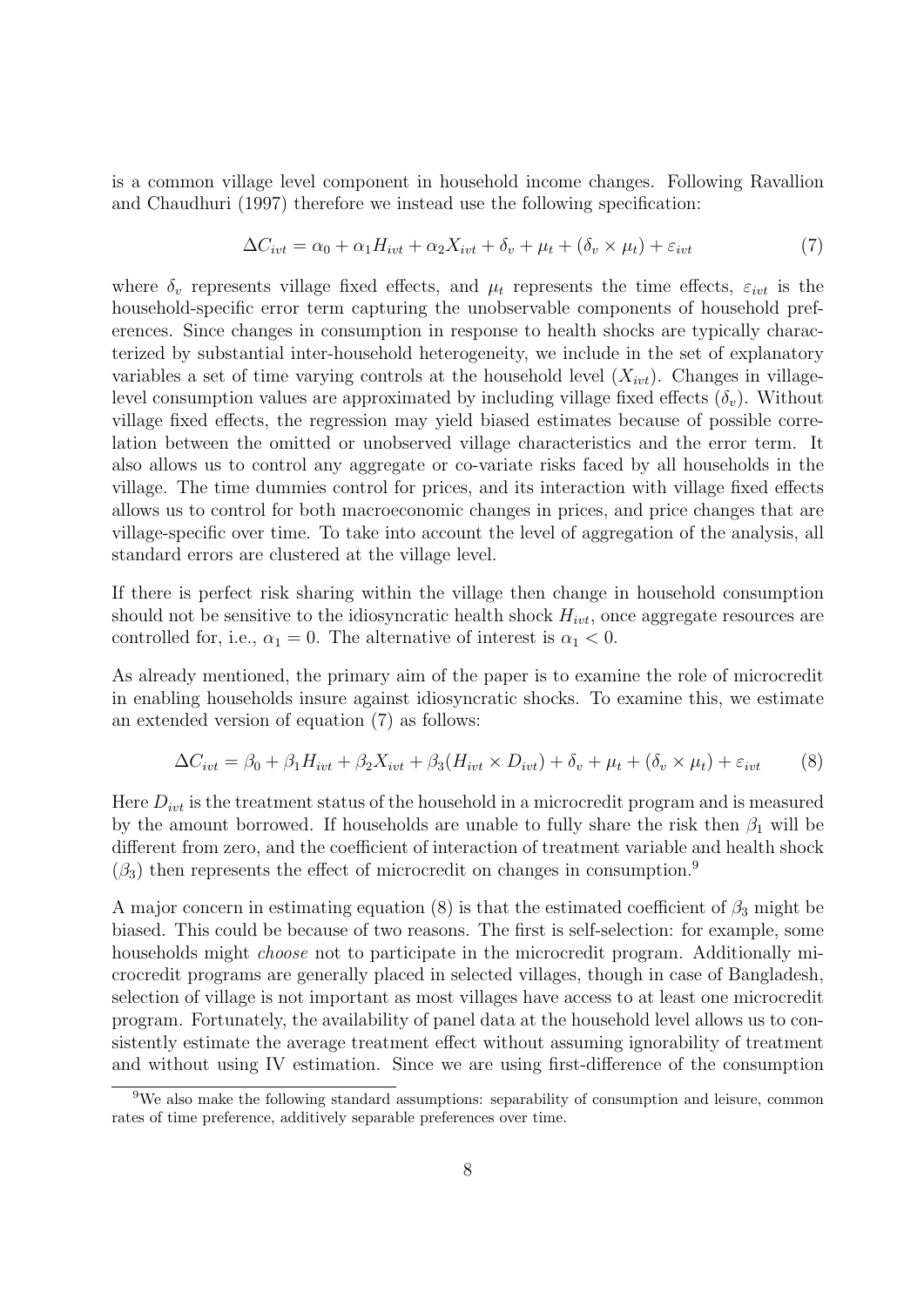variable, we eliminate the bias caused by households selecting themselves into the program based on any unobserved heterogeneity. While the first-differencing also eliminates village level unobserved characteristics that may cause non-random program placement, our use of village fixed effects on the first-differenced model account for any further village-specific shocks or unobservables. So, there is no need to look for village level covariates that may affect the program availability in a village. The impact of microcredit in mitigating health shock is identified by the difference between the treatment and the control households over time conditional on controls.

The second reason for this bias is measurement error, which arises largely from the usual reporting problems. Measurement error of this kind would tend to induce an attenuation bias that biases the coefficient towards zero. In this case, OLS estimates provide a lower bound for the true parameters.<sup>10</sup> With fixed effects estimation, measurement error is likely to exacerbate the bias. So, we estimate the effects of microcredit on consumption smoothing using instrumental variable (IV) strategy to take into account of the possible measurement error. Note that the IV method is also useful if treatment status is correlated with the time-varying unobservables. In the context of Bangladesh there is a natural instrument available. Microcredit is typically offered to households who are eligible in the program village<sup>11</sup>, defined as those households that own less than half-acre land. We use a dummy variable indicating whether or not the household is eligible in a program village as the instrument. To be more specific define  $E = 1$  if the household is eligible and 0 if not;  $P = 1$  if the household resides in a program village, 0 if not. The relevant instrument is  $P \times E$ , which takes the value of 1 if the household is eligible and resides in a program village.<sup>12</sup> It is important to note that the eligibility criterion varies slightly across the different microcredit organizations and over time. Since land quality and price differ widely among different regions, a number of microfinance institutions have in the recent years relaxed the land-based eligibility criterion slightly (i.e., households with more land ownership are also eligible for microcredit). Our instrument is therefore time varying: for the first survey round (1997-98), our instrument is whether household owns less than half-acre land or less. We change this eligibility criterion to  $0.75$  acre for the 1999-2000 survey and to 1 acre for the 2004-2005 survey.

<sup>10</sup>However, imputation errors in the construction of consumption variable and reporting error in credit variable may bias the credit coefficient upwards (Ravallion and Chaudhuri, 1997). For a positive coefficient, this bias is in the opposite direction of the standard downward attenuation bias due to measurement errors, so that the net effect cannot be signed a priori.

<sup>&</sup>lt;sup>11</sup>Credit is not available or offered to a household not living in a treatment village.

<sup>12</sup>Pitt and Khandker (1998) use this instrument for microcredit program participation in Bangladesh. However, it is to be noted that the primary purpose of using IV estimation is not to tackle the endogeneity of program participation. It is more to address the issue of possible measurement error in the credit variable. Moreover, we control for household land ownership in our regression so any effect of land on consumption or other outcome is adequately addressed. The exclusion restriction is the following: conditional on landownership and other socio-economic characteristics of the household, eligibility is independent of outcomes given participation.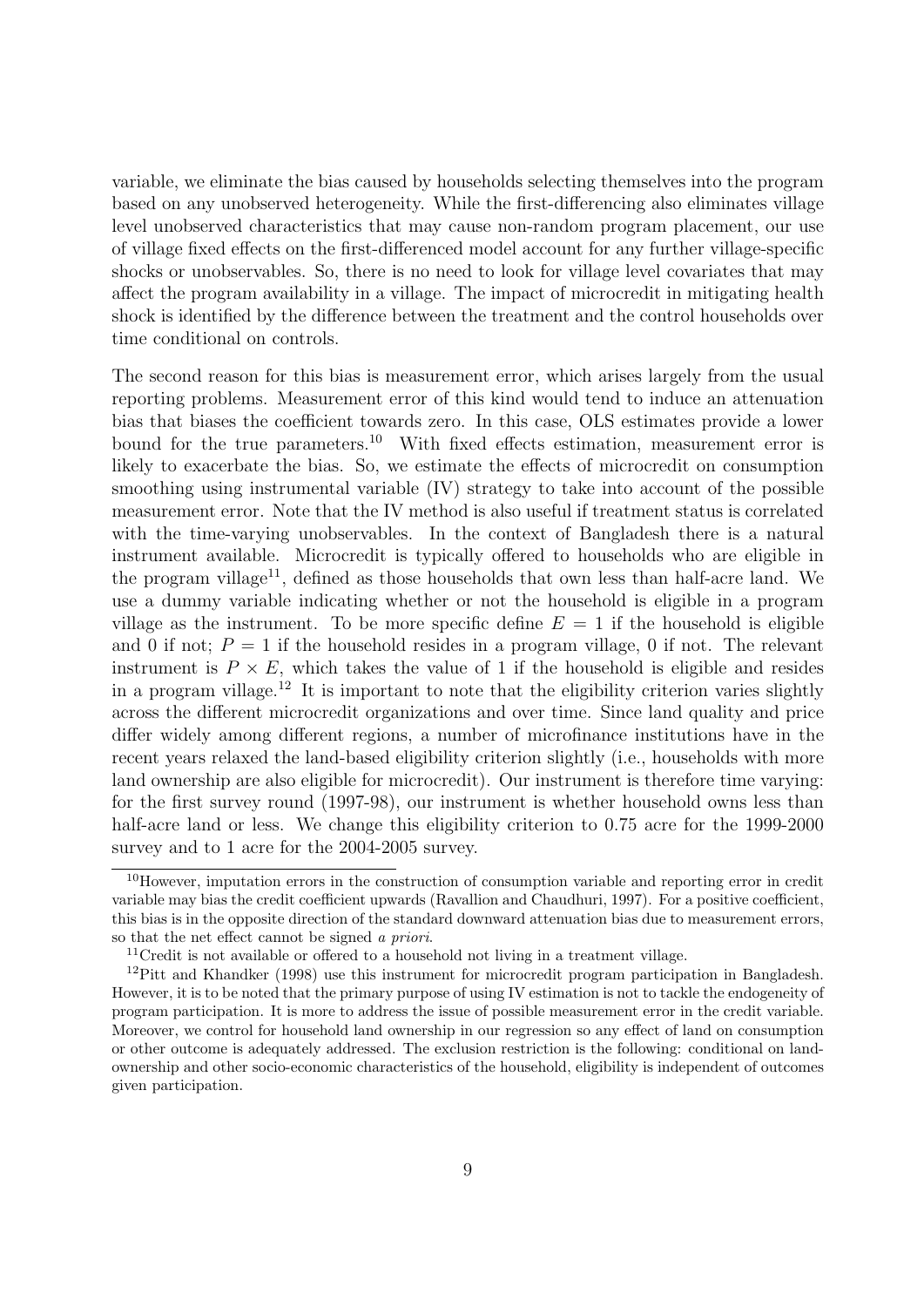# 5 Estimation Results

#### 5.1 Basic Results

Table 4 presents the results of the regression of equation (6) for the different specifications - with and without village and time fixed effects. The set of control variables  $X_{ivt}$  includes demographic characteristics of the household head, household size and composition, educational attainment of the most educated member of the household and the amount of arable land owned by the household. We use two different outcome measures: change in food consumption and change in non-food consumption (excluding medical/health expenditure). Remember also that we use a number of different measures of health shock. They are:

- Whether any member of household was sick during the last 15 days prior to survey (binary variable)
- The number of working days lost in the last 15 days for all working age members of household
- The number of days a member had to refrain from work or income earning activities if any member in the household was sick in the last 15 days
- Whether the household incurred any big expenditure or loss of income due to sickness in the past one year (binary variable)
- Whether the main income earner died in the last one year (binary variable)

The results show that, in general the health shock experienced by the household does not have a statistically significant effect on the change in food consumption. The most general specification includes village fixed effects, time effects and their interaction. The baseline results presented in Table 4 indicate that health shocks do not have a statistically significant effect on changes in food or non-food expenditure.<sup>13</sup> Household consumption appears to be well insured against health shocks. It is worth noting that the the estimated coefficients do not differ much with or without village-year fixed effects. This means that households rely almost exclusively on self-insurance to smooth consumption and that full insurance model at the village level may not be a correct specification for the sampled households. Similar results were obtained by Kazianga and Udry (2006) in case of rural Burkina Faso.

Table 5 presents the regression results for the extended baseline specification (equation (8)). Our interest is to examine whether access to or availability of microcredit (measured

<sup>&</sup>lt;sup>13</sup>Note that the data on non-food consumption expeinditure is available only at the year level. Accordingly we consider only the year level shock variables.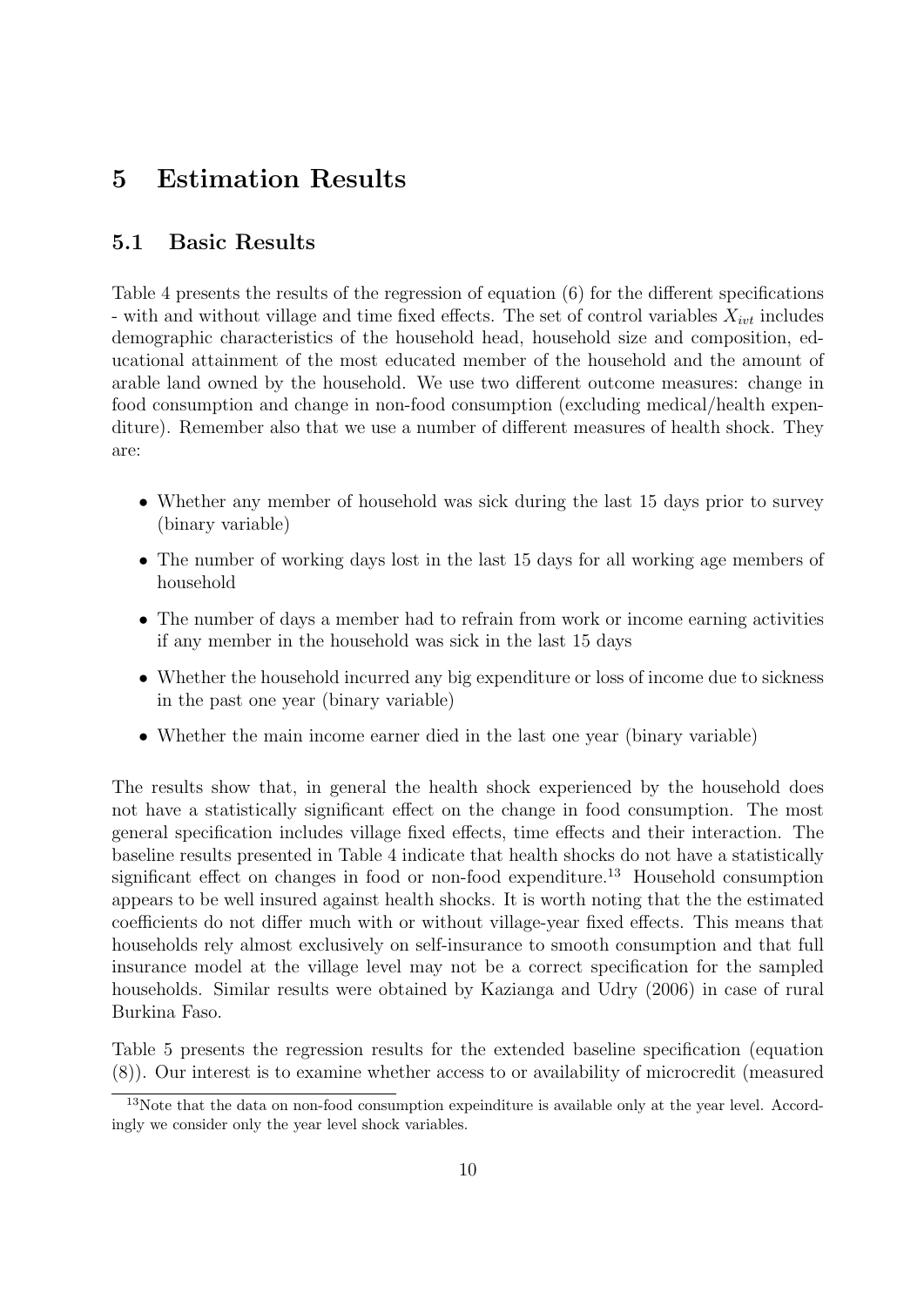by the amount of loans from a microcredit organization) help households better insure against health shocks of the kind discussed above. If microcredit does have a role to play in this respect the coefficient estimate of the interaction term  $(\hat{\beta}_3)$ , which is the difference estimate, should be positive and statistically significant. It is interesting to note that this difference estimate is always positive (though not always statistically significant). There are therefore some mitigating effects of microcredit: the more credit the household has access to, the greater is the ability of the household to insure against health shocks.

The 2SLS estimate of the effects of microcredit on consumption smoothing are presented in Table 6. Note that while neither the non-interacted term nor the interaction term is ever statistically significant, the signs are in the right direction: the coefficient estimate of  $\beta_1$  is always negative and the coefficient estimate of  $\beta_3$  is always positive. The IV estimates of  $\beta_3$  are always larger than the corresponding OLS fixed effects estimates presented in Table 5.

#### 5.2 How do Households Insure?

It appears (see Tables 5 and 6) that health shocks do not have a significant effect on household consumption. However, this need not be the end of the story. Indeed, it is important to examine what are the relevant institutions that enable households to insure against health shocks of this kind: after all markets in developing countries are incomplete. Our analysis thus far does not tell anything about how households insure. We next address this issue.

Potentially households could use a number of different means to do insure consumption against income shocks. Morduch (1995) categorizes the different mechanisms into two broad categories: ex-ante income smoothing and ex-post consumption smoothing. The data set available to us enables us to examine the role of certain institutions in this context. In particular we focus on the role of credit, on the role of livestock and on the role of other assets. All of these can be categorized as being institutions that enable ex-post consumption smoothing by households.

Suppose, for example, households are able borrow more in response to health shocks. In this case, we might not observe any changes in consumption as a result of health shocks faced by the households since households have engaged in ex-post consumption smoothing having already borrowed the amount of money to be either spent on health related expenditures and/or maintain the current level of consumption expenditure. For example access to microcredit might free up other sources of financing that can be used to directly smooth consumption. To examine this issue we examine whether the household responds to shocks by borrowing from any other source. The estimated equation takes the following form:

$$
L_{ivt} = \alpha_0 + \alpha_1 H_{ivt} + \alpha_2 X_{ivt} + \delta_v + \mu_t + (\delta_v \times \mu_t)
$$
\n
$$
(9)
$$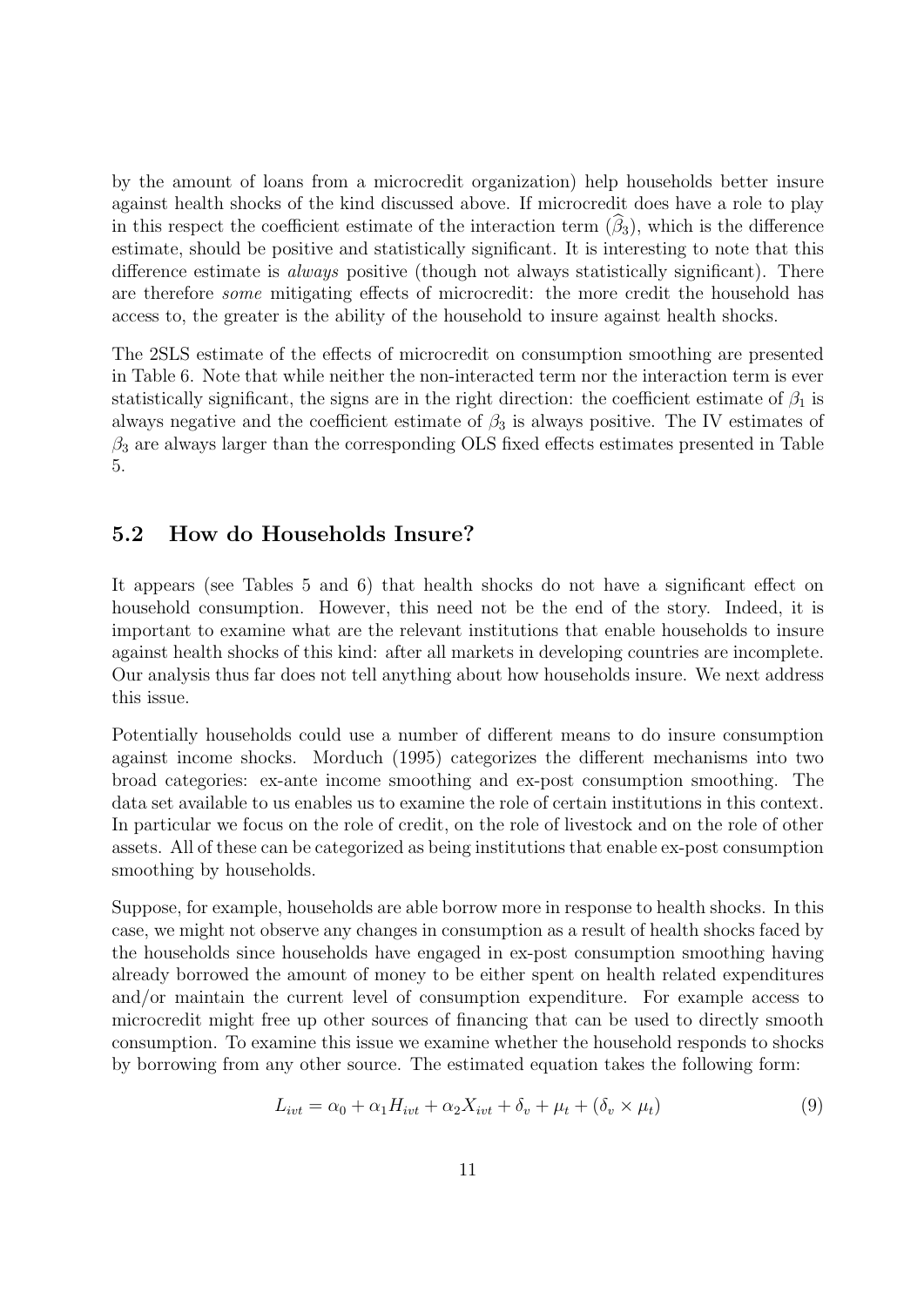A positive and statistically significant estimate of  $\alpha_1$  implies that a household responds to a health shock by borrowing more from other sources.

We use three alternative measures of loans from other sources:

- 1. whether any loan was taken in the last one month (binary variable);
- 2. amount of loan taken in the last one month; and
- 3. amount of loan taken in the last one year

On the other hand we consider two health shock variables:

- 1. whether any member of the household has been sick in the last 15 days
- 2. whether the main household earner died in the last one year

The Fixed Effects Logit/Random Effects Tobit regression results presented in Table 7 show that the death of the main earner in the household is associated with increased borrowing (in the last one year. Long term but not short term health shocks increase borrowing.

Households can also insure consumption by selling productive (for example livestock) or non-productive (for example consumer durable) assets.<sup>14</sup> Households that have access to microcredit might have focused on its asset building and on the creation or expansion of one or more income generating activities compared to households that do not. An analysis of the treatment and control groups allows us to examine the potentially differential effects of health shocks on these two groups. Livestock is a very important asset in rural Bangladesh. A considerable portion of the households in our sample save in the form of investment in livestock. Almost all the households possess some livestock (e.g., cows, goats, chicken, ducks, etc.). There has been a considerable attention paid by previous studies on the role of livestock as a buffer stock.<sup>15</sup> Here we explore the extent to which livestock is used for smoothing consumption in response to health shock.

<sup>&</sup>lt;sup>14</sup>The value of consumer durable is the aggregated current market value of items like radio, fans, boats and pots that are owned by the household. The information on the stock of assets is available only at the year level.

<sup>&</sup>lt;sup>15</sup>Fafchamps, Udry, and Czukas (1998) find limited evidence that livestock inventory serve as buffer stock against large variation in crop income induced by severe rainfall shock. They find that livestock sales compensate for 15-30 percent of income shortfalls due to village level shock. On the other hand in their study of consumption insurance and vulnerability in a set of developing and transitional countries Skoufias and Quisumbing (2005) find that loss of livestock do not have a significant negative effect on the growth rate of consumption per-capita. Kazianga and Udry (2006) also find little evidence of the use of livestock as buffer stocks for consumption smoothing. Instead they find households rely exclusively on self-insurance in the form of adjustments to grain stocks to smooth out consumption. Park (2006) finds that households who do not live very close to other households do sell off their livestock and other assets when experience a shock.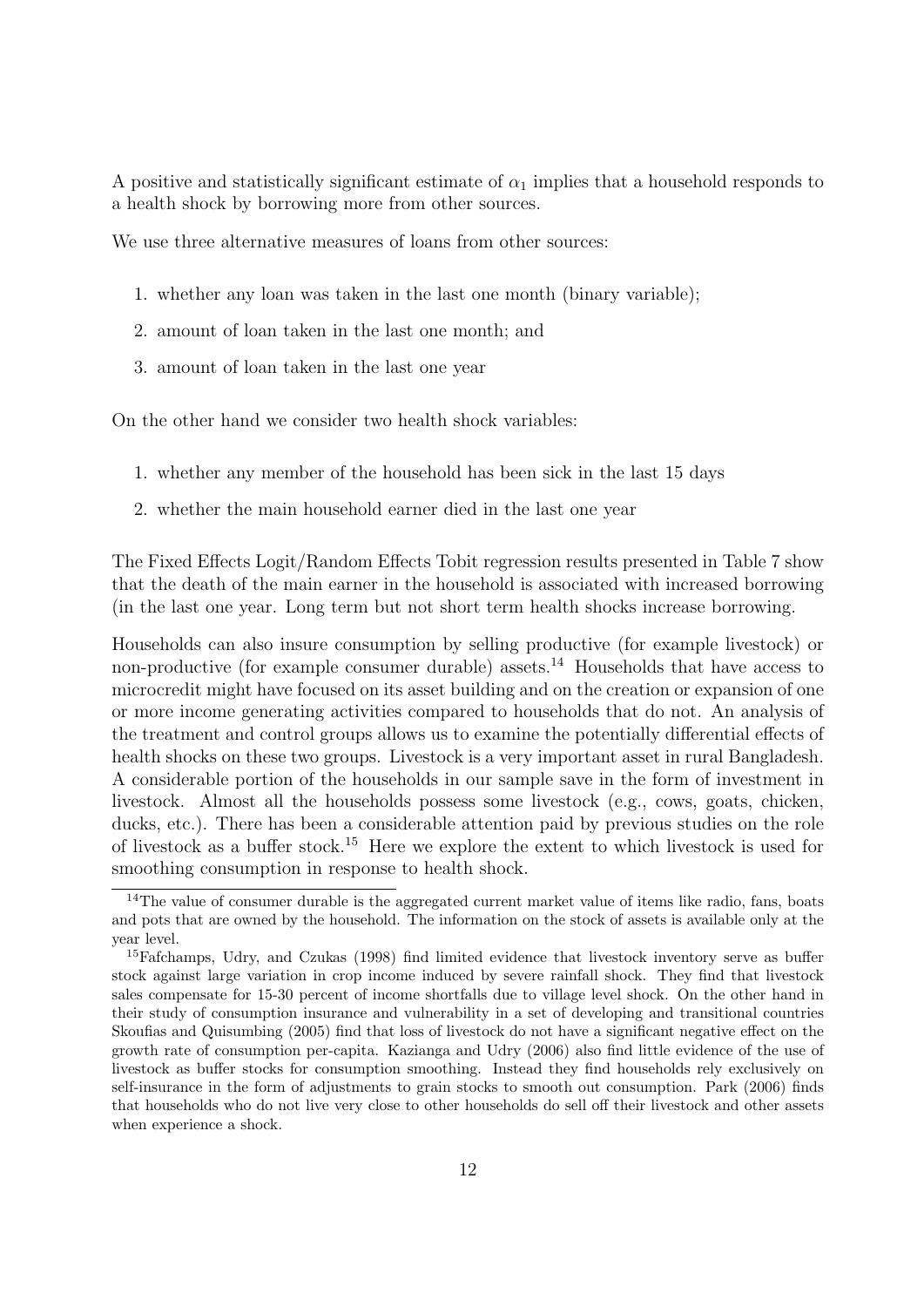To examine this issue we estimate an equation similar to equation (8): the only difference being that here the dependent variable is the change in the values of assets owned by the household. The estimated equation is:

$$
\Delta A_{ivt} = \beta_0 + \beta_1 H_{ivt} + \beta_2 X_{ivt} + \beta_3 (H_{ivt} \times D_{ivt}) + \delta_v + \mu_t + (\delta_v \times \mu_t) + \varepsilon_{ivt} \tag{10}
$$

Here  $\Delta A_{ivt}$  measures the change in asset or livestock ownership over two successive rounds of the survey. A negative and statistically significant  $\beta_1$  implies that the household reduces its ownership of assets or livestock as the case maybe in response to a health shock. A positive and statistically significant  $\beta_3$  implies that access to microcredit reduces the impact of the health shock and households do not need to take re-course to sale of assets to insure against health shocks. The 2SLS and OLS fixed effects estimates of the mitigating effects of microcredit on sale of assets and livestock are presented in Table 8. While the coefficient estimates of  $\beta_1$  and  $\beta_3$  do not have a systematic pattern in the case of change in ownership of non-productive assets, those for the change in ownership of livestock are much more systematic. The coefficient estimate associated with the health shock variable is always negative and generally statistically significant in the change in livestock regressions. In addition, the difference estimate is generally positive and statistically significant implying that households with access to microcredit are less likely to sell livestock in order to insure against health shocks. However the total effect is generally still negative (and statistically significant), implying that even these households (with access to microcredit) are not fully able to insure against health shocks and need to sell assets and livestock (in particular) to insure consumption.

#### 5.3 Income Smoothing and Consumption Smoothing

Next we estimate the extent to which households are able to insure consumption. This magnitude is critical for assessing the importance of our findings for welfare and for considering their policy implications. Rather than directly examining the impact of microcredit, here we examine the role of transitory changes in income on consumption smoothing. If permanent income hypothesis model holds, then household would smooth consumption when facing temporary income fluctuations. We measure the extent to which households are not able to insure consumption against illness as the share of the costs of illness that are financed out of consumption. To do so, we estimate a model of the effect of changes in (net of medical spending) income on the growth of consumption. Specifically, we estimate the following regression:

$$
\Delta C_{ivt} = \phi_0 + \gamma \Delta Y_{ivt} + \theta X_{ivt} + \delta_v + \mu_t + (\delta_v \times \mu_t) + \varepsilon_{ivt}
$$
\n(11)

where  $Y_{ivt}$  is income minus medical care expenditure of household i in village v in year  $t$ .<sup>16</sup> If there is perfect income insurance within a village, then changes in household income will

<sup>&</sup>lt;sup>16</sup>Income includes earnings from self-employment and business activities, net wages earned, net profits from crop and livestock production. It excludes net borrowing or savings and gifts received. It is to be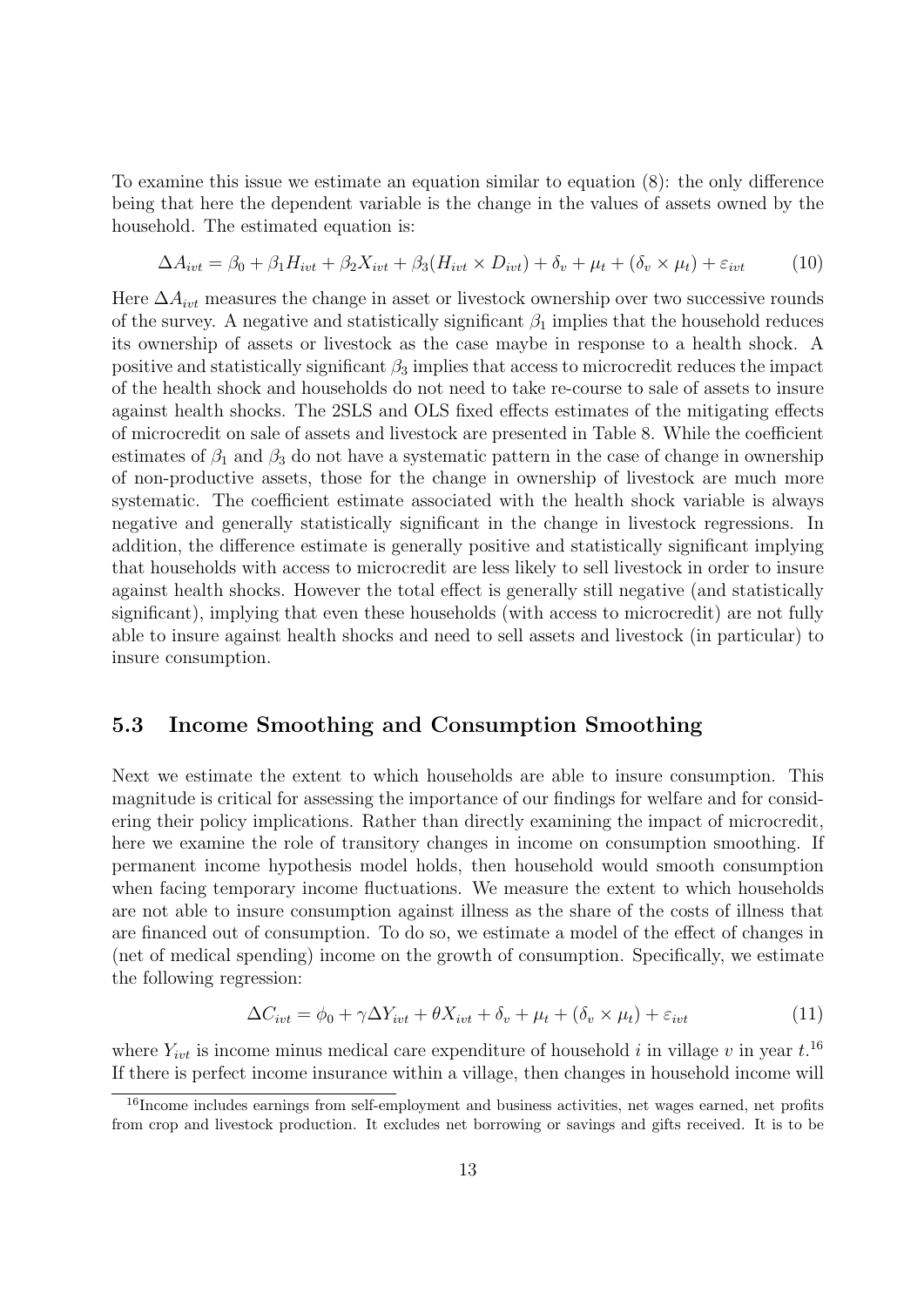have no effect on consumption after controlling for common village and time effects, i.e.,  $\gamma = 0$ . Now income is potentially endogenous because of the correlation of the error term with the growth in income and consumption. It is also likely to be measured with error. So we account both endogeneity and measurement error in income by instrumental variable estimation of equation 11. We use the health shock variable as the relevant instrument for changes in income under the assumption that changes in consumption due to changes in income is due only to changes in income due to health shock. Table 9 presents the OLS and 2SLS results of the estimated coefficient  $\gamma$ . OLS estimates show that there is a significant but very small relationship between income changes and consumption changes. A 100 Taka increase in income is estimated to increase total (food and non-food) consumption by only 0.43 Taka. 2SLS coefficients are larger but are not statistically significant- largely due to lack of enough variation of income changes due to health shock.<sup>17</sup> The results essentially suggest that households are not fully able to smooth consumption in response to transitory income shocks and transitory income shocks induced by health shocks can have a long term effect on consumption. The coefficient estimates suggest that a 100 Taka increase in income is estimated to increase food expenditure by 12 Taka. The effects are much stronger for non-participants. A 100 Taka increase in income is estimated to increase consumption expenditure by 38 percent for the control group, while it does increase only by 1.3 Taka for the treatment group. Since health shocks reduces income, a positive coefficient, albeit indirectly, indicates that health shocks have negative influence on consumption smoothing and that the results are stronger for the "control" households.

#### 5.4 Using Alternative Estimation Techniques

Our identification strategy is based on the implicit assumption of separability between consumption and health status. Otherwise, health status would change the marginal utility of consumption (see for example Gertler and Gruber (2002)). Therefore,  $\alpha_1$  in equation (7) may not be an unbiased estimator of the effect of idiosyncratic shock on changes in consumption because health shock may be correlated with omitted preferences (error term), biasing the estimated value of  $\alpha_1$  in equation (7). There are some additional estimation issues that need to be addressed here. For example the perception of being sick or being healthy can vary considerably across households. This could lead to a significant measurement error problem. If measurement error is random, then we do not need to worry about this. However, it is possible that likelihood of reporting illness is closely related to the socio-economic status of the household (for example the income of the household or the education level of the most educated member of the family). Additionally, our sample

noted that income is measured annually. So seasonal variation of income is not captured in our data. Some of the categories of income (such as income from household production and working in a household enterprise) are imputed.

<sup>&</sup>lt;sup>17</sup>We use number of days sick in previous year as instrument for income changes. We experiment with other health shock variables using these as instruments for changes in income, but none of them capture enough variation of changes in income- a result consistent with our earlier findings in regard to consumption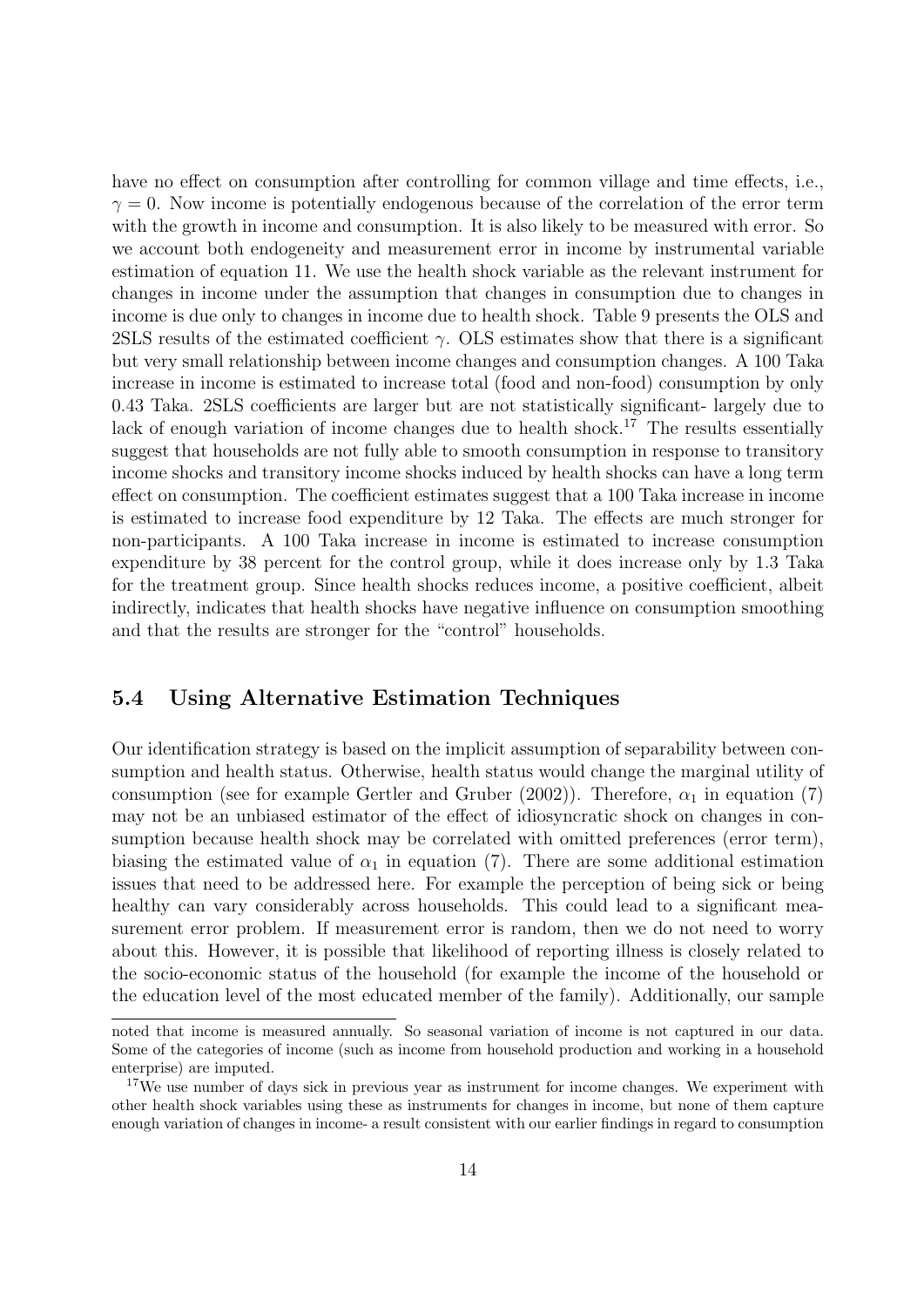consists of households who have been exposed to the treatment and those who have not been. If households in the treatment group have a better knowledge about how to prevent sickness, or have better coping strategies because of training provided by the microcredit provider then we could expect that either households in treatment group are systematically less exposed to shock or even when they experience such a shock we would not observe significant changes in consumption because of the specific design of the microcredit program.

We can indeed adopt an IV strategy here to control for time-varying unobserved heterogeneity affecting the changes in consumption and health shocks.<sup>18</sup> For this, we need to search for a variable that is correlated with health shock but does not directly affect the changes in consumption expenditure and the variable is not correlated with idiosyncratic error term. Remember that past health does not have any persistent or permanent effects on current health. We cannot therefore use lagged health shock as instrument for current health shock. We experimented with past family income/consumption/household characteristics as the relevant instrument, but none of these appeared to be satisfactory. Lacking an identifying instrument, we chose to adopt the propensity score matching (PSM) strategy of Rosenbaum and Rubin (1983) that is now widely used in the program evaluation literature.<sup>19</sup> Typically we would expect that the likelihood of reporting illness is closely related to individual/household characteristics. We therefore match households based on their socio-economic status. We include a number of household characteristics and restrict our analysis to the matched sample. This controls for heterogeneity in initial socioeconomic conditions that may be correlated with subsequent health shocks and the path of consumption growth. To estimate the propensity score we estimate a conditional fixed-effects logit model with binary dependent variable whether a member of household was reported to be sick  $(=1)$  or not  $(= 0)$  using the panel data. So, unlike cross-sectional propensity score estimate, we control for unobservable that may influence households reporting of sickness. We then discard observations that do not have any common support, and observations with households having very low or very high probability of sickness. We consider a caliper matching which uses all of the comparison units within a predefined propensity score radius. Therefore, we use only as many comparison units as are available within the calipers, allowing for the use of extra (fewer) units when good matches are (not) available (Dehejia and Wahba, 2002). We set the radius less than or equal to 0.00005, and discard about one-third of the observation from the sample that do not have common support within this propensity score range. We combine matching with IV approach (due to measurement error) to estimate the effects of health shocks, and the role of microcredit in

<sup>&</sup>lt;sup>18</sup>Unobserved heterogeneity that is time invariant in this context is automatically captured by our regression specification. The vector  $X$  in the regression controls for observed heterogeneity.

<sup>&</sup>lt;sup>19</sup>In our case, PSM compares households who reported illness to those that did not, with the same (or similar) values of those variables thought to influence both illness and consumption. We can think households reporting illness in our sample as treatment group and the households that did not as the control group, following the program evaluation literature. Under the matching assumption, the only remaining difference between the two groups is reported sickness. Any difference in outcome between these two groups can be entirely attributed to the sickness effect provided we are able to have made sufficient arguments to guarantee that there are no further systematic differences between these two groups.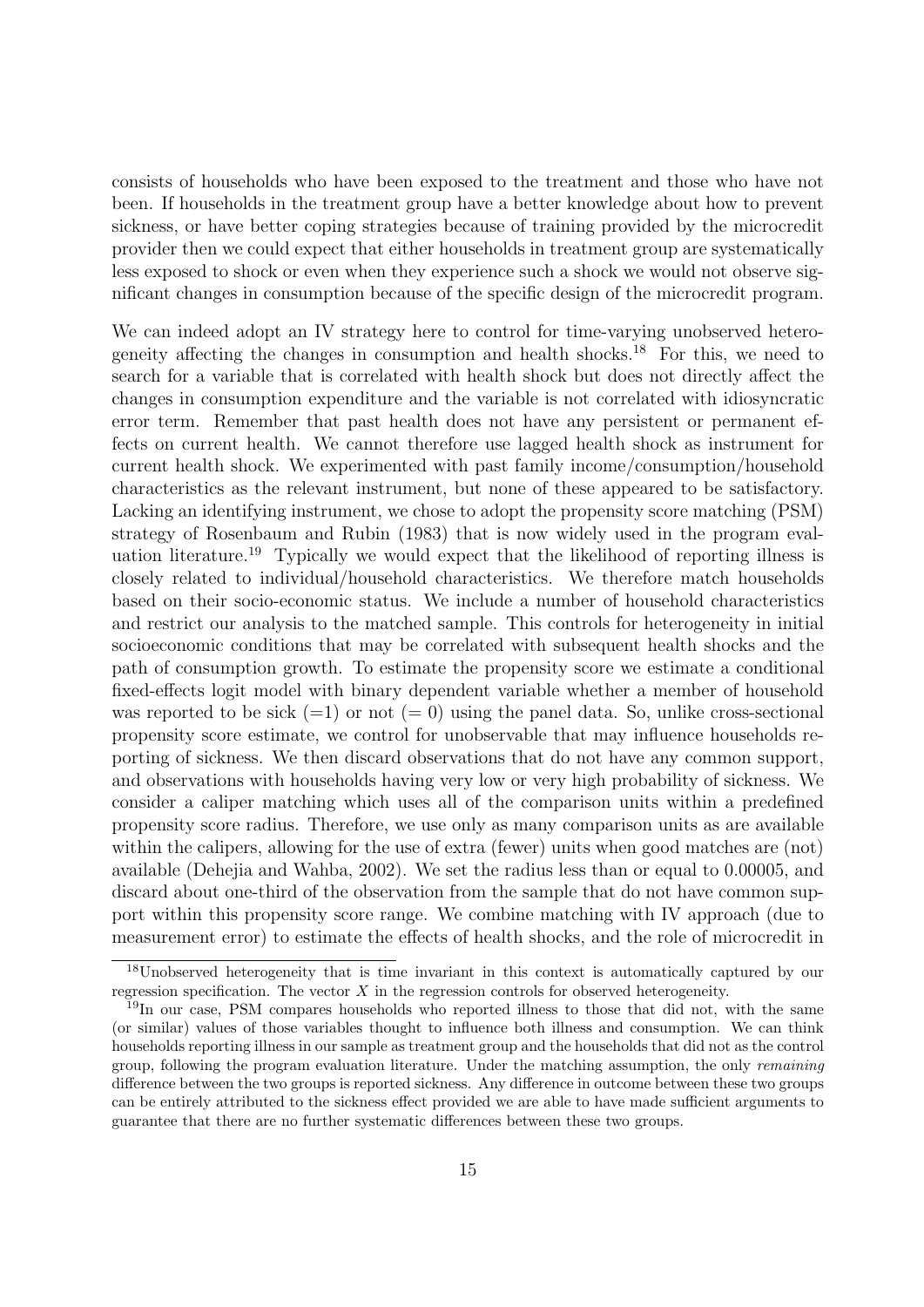mitigating the consequences of health shocks. The results are reported in Table 10 . The sign of the estimated coefficients are similar to that of 2SLS estimate using full sample. The magnitude of the health shocks coefficients are, in general, larger using matched sample. The interaction terms of loan and health shock variables also indicate a larger coefficient estimates and most of them are statistically significant. Our results are again indicative of the role of microcredit in insuring households against idiosyncratic health shocks.

# 6 Conclusion

In this paper, we examine the responses to variety of idiosyncratic and covariate risks of the consumption and other choices of poor Bangladesh rural households. Also, we assess the role of microcredit when households are adversely affected by health shocks. The results suggest that there is considerable level of vulnerability at the household level due to idiosyncratic risks like illness, death of a family member, and loss of income and working days due to illness. The empirical results indicate that full-risk sharing does not take place at the village level. Our results suggest that even though consumption remains stable in many cases when households are exposed to health shocks, households that have access to microcredit appear to cope (slightly) better.

The most important instrument used by households appear be be sales of productive assets (livestock) in response to health shocks. There is a significant mitigating effect of microcredit: households that have access to microcredit do not need to sell livestock to the extent households that do not have access to microcredit need to, in order to insure consumption against health shocks. The results therefore suggest that microcredit organizations and microcredit per se have an insurance role to play, an aspect that has not been analyzed previously. The welfare implications of microcredit therefore remain high.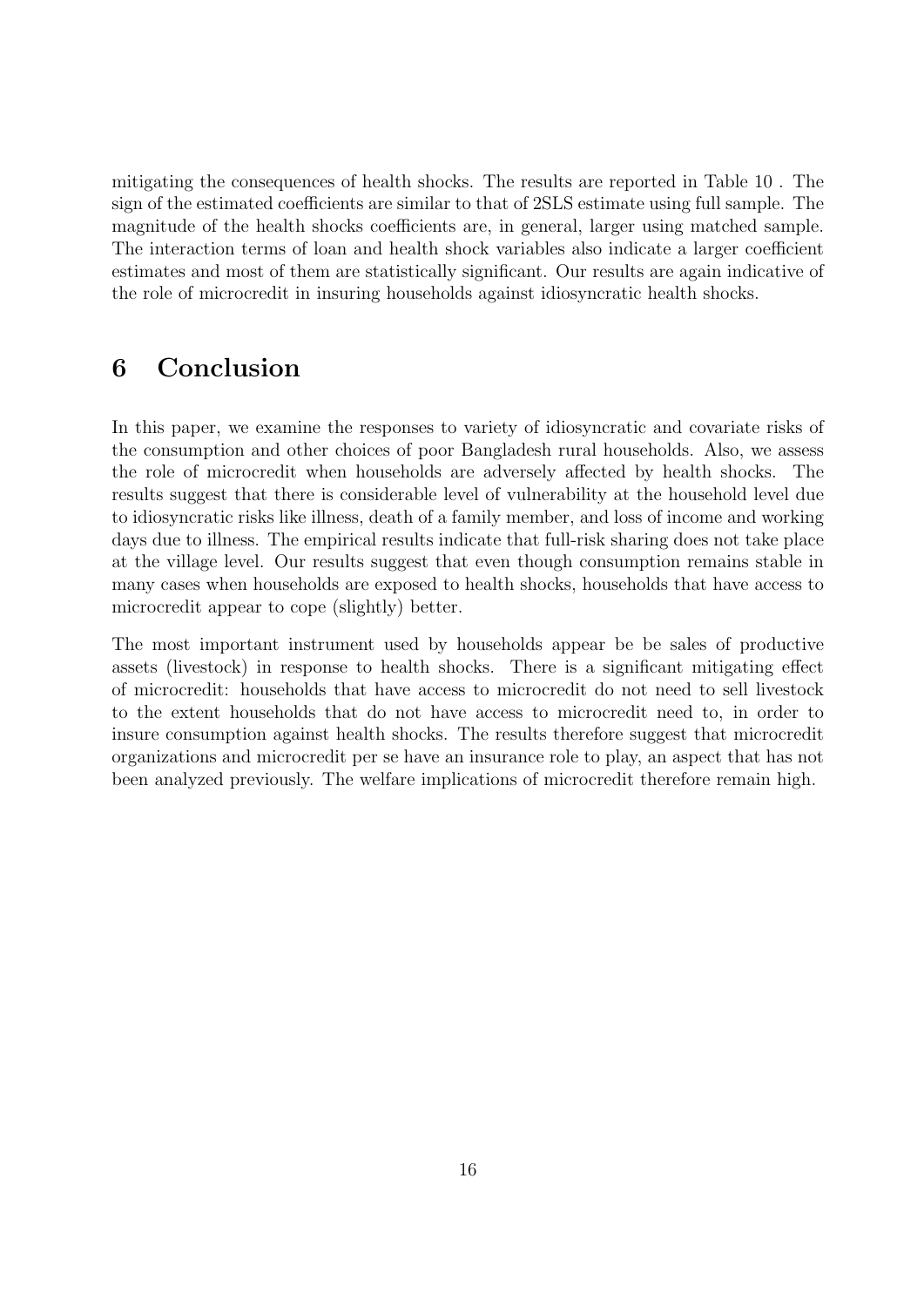#### References

- Amin, S., A. Rai, and G. Topa (2003): "Does microcredit reach the poor and vulnerable? Evidence from northern Bangladesh," Journal of Development Economics, 70(1), 59 – 82.
- Asfaw, A., and J. Braun (2004): "Is Consumption Insured against Illness? Evidence on Vulnerability of Households to Health Shocks in Rural Ethiopia," Economic Development and Cultural Change, 53,  $115 - 129$ .
- BEEGLE, K., J. D. WEERDT, AND S. DERCON (2008): "Adult mortality and consumption growth in the age of HIV/AIDS," Economic Development and Cultural Change, 56, 299 – 326.
- Besley, T. (1995): "Nonmarket Institutions for Credit and Risk Sharing in Low-Income Countries," Journal of Economic Perspectives, 9(3), 115 – 127.
- DEHEJIA, R., AND S. WAHBA (2002): "Propensity Score Matching Methods for Non-Experimental Causal Studies," Review of Economics and Statistics, 84, 151 – 161.
- Dercon, S., and P. Krishnan (2000): "In Sickness and in Health: Risk Sharing within Households in Rural Ethiopia," Journal of Political Economy, 108(4), 688 – 727.
- FAFCHAMPS, M., C. UDRY, AND K. CZUKAS (1998): "Drought and Saving in West Africa: Are Livestock a Buffer Stock?," Journal of Development Economics, 55(2), 273 – 305.
- Gertler, P., and J. Gruber (2002): "Insuring Consumption Against Illness," American *Economic Review*,  $92(1)$ ,  $51 - 76$ .
- Jalan, J., and M. Ravallion (1999): "Are the Poor Less Well Insured? Evidence on Vulnerability to Income Risk in Rural China," Journal of Development Economics,  $58(1), 61 - 81.$
- KAZIANGA, H., AND C. UDRY (2006): "Consumption Smoothing? Livestock, Insurance and Drought in Rural Burkina Faso," Journal of Development Economics, 79(2), 413 – 446.
- Kochar, A. (1995): "Explaining Household Vulnerability to Idiosyncratic Income Shocks," American Economic Review, 85(2), 159 – 164.
- MORDUCH, J. (1995): "Income Smoothing and Consumption Smoothing," *Journal of* Economic Perspectives, 9(3), p103 – 114.
- MORDUCH, J. (1999): "Between the Market and State: Can Informal Insurance Patch the Safety Net?," World Bank Research Observer,  $14(2)$ ,  $212 - 223$ .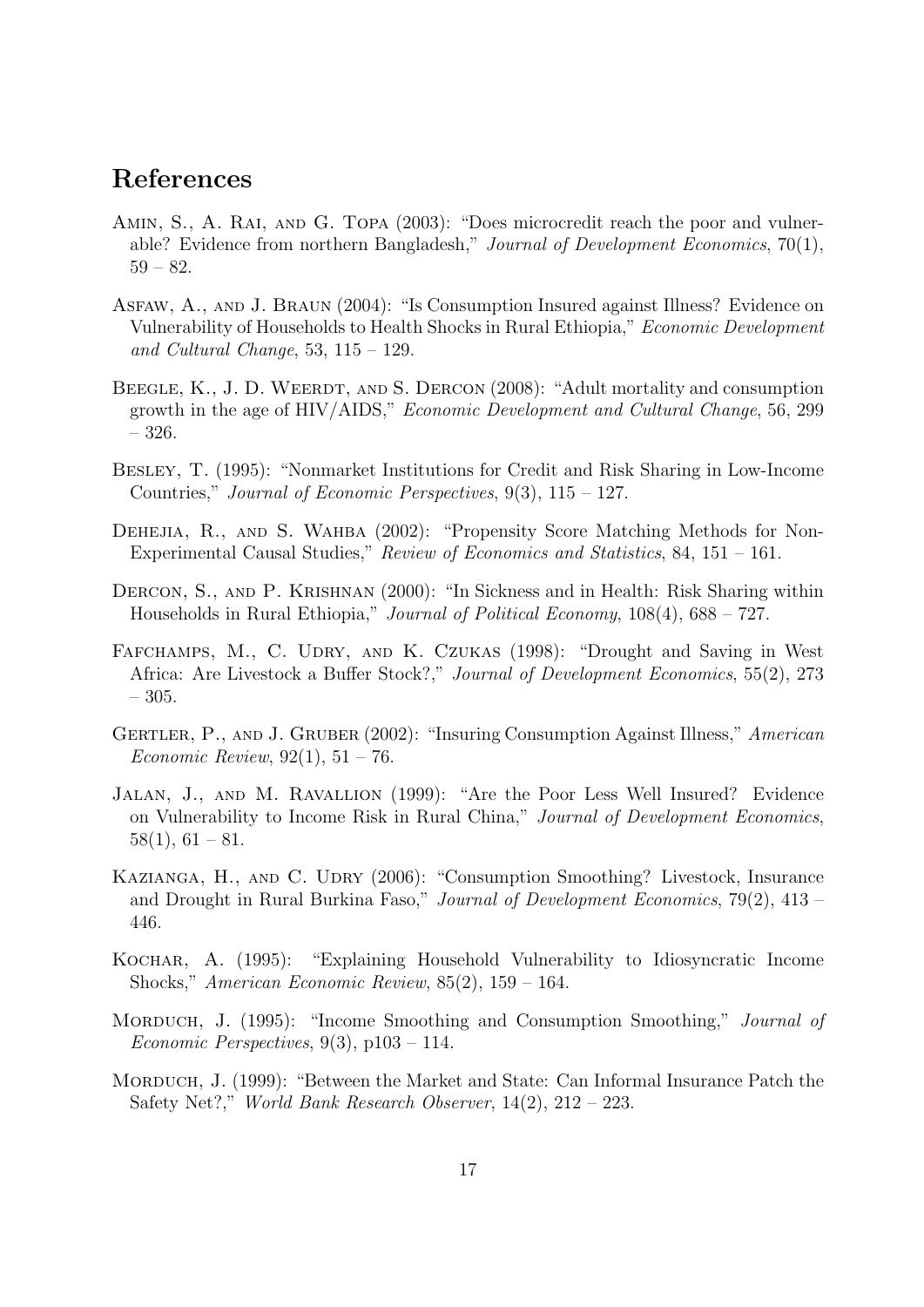- Park, C. S. (2006): "Risk Pooling Between Households and Risk Coping Measures in Developing Countries: Evidence from Rural Bangladesh," Economic Development and Cultural Change, 54(2), 423 – 457.
- Pitt, M. M., and S. R. Khandker (1998): "The Impact of Group-Based Credit Programs on Poor Households in Bangladesh: Does the Gender of Participants Matter?," Journal of Political Economy, 106(5), 958 – 996.
	- (2002): "Credit Programmes for the Poor and Seasonality in Rural Bangladesh," Journal of Development Studies,  $39(2)$ ,  $1 - 24$ .
- RAVALLION, M., AND S. CHAUDHURI (1997): "Risk and Insurance in Village India: Comment," Econometrica, 65(1), 171 – 184.
- ROSENBAUM, P., AND D. RUBIN (1983): "The Central Role of the Propensity Score in Observational Studies for Causal Effects," *Biometrika*,  $70(1)$ ,  $41 - 55$ .
- Rosenzweig, M. R., and K. I. Wolpin (1993): "Credit Market Constraints, Consumption Smoothing, and the Accumulation of Durable Production Assets in Low-Income Countries: Investment in Bullocks in India," Journal of Political Economy, 101(2), p223 – 244.
- SCHULTZ, T. P., AND A. TANSEL (1997): "Wage and Labor Supply Effects of Illness in Cote D'Ivoire and Ghana: Instrumental Variable Estimates for Days Disabled," Journal of Development Economics,  $53(2)$ ,  $251 - 286$ .
- SKOUFIAS, E., AND A. QUISUMBING (2005): "Consumption Insurance and Vulnerability to Poverty: A Synthesis of the Evidence from Bangladesh, Ethiopia, Mali, Mexico and Russia," The European Journal of Development Research, 17(1), 24–58.
- Townsend, R. M. (1995): "Consumption Insurance: An Evaluation of Risk-Bearing Systems in Low-Income Economies," Journal of Economic Perspectives, 9(3), p83 – 102.
- UDRY, C. (1990): "Credit Markets in Northern Nigeria: Credit as Insurance in a Rural Economy," World Bank Economic Review, 4(3), 251 – 269.
- WAGSTAFF, A. (2007): "The Economic Consequences of Health Shocks: Evidence from Vietnam," Journal of Health Economics,  $26(1)$ ,  $82 - 100$ .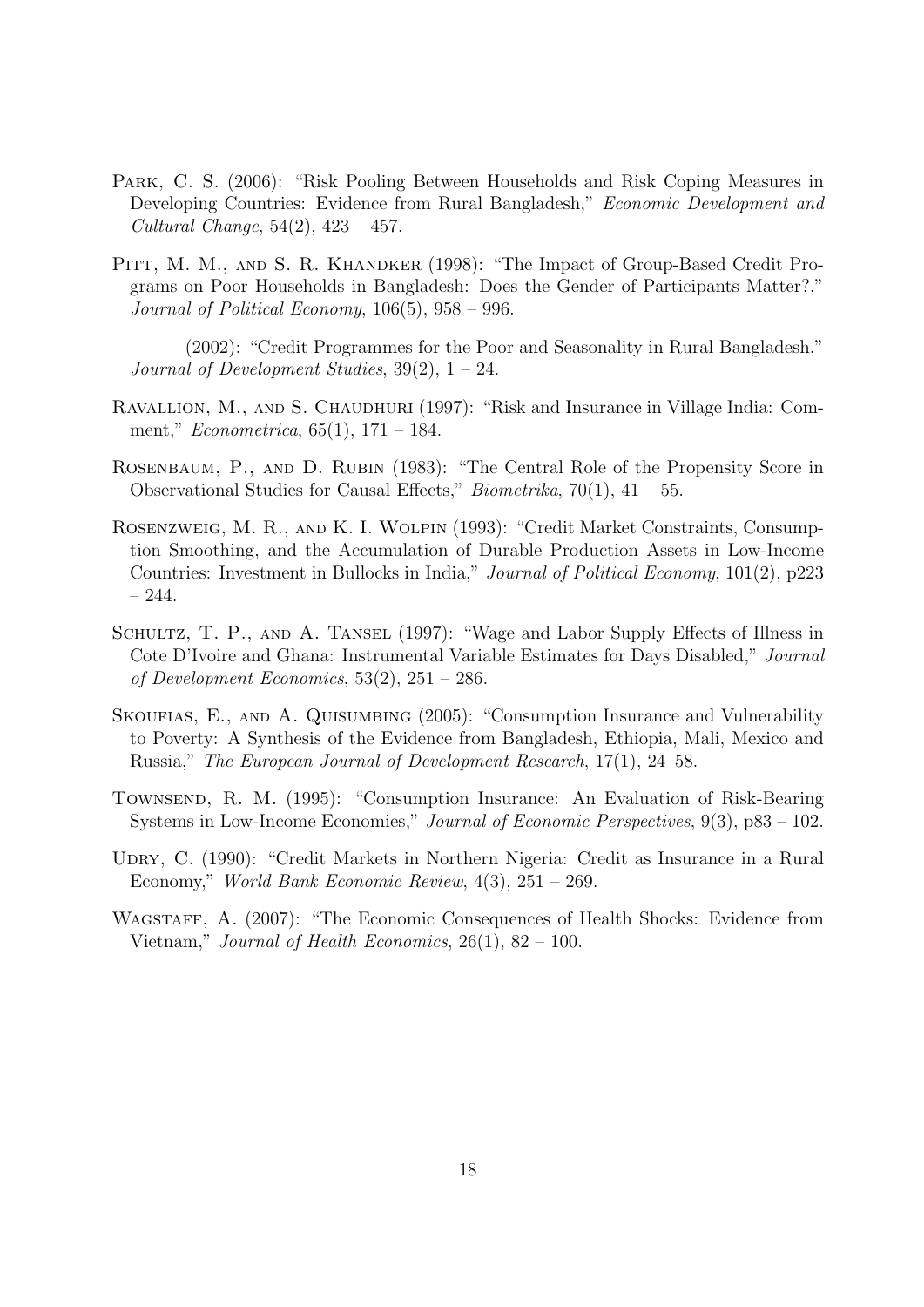|                                                          |        | 1997-1998         |        | 1999-2000         |        | 2004-2005         |
|----------------------------------------------------------|--------|-------------------|--------|-------------------|--------|-------------------|
|                                                          | Mean   | Deviation<br>Std. | Mean   | Deviation<br>Std. | Mean   | Deviation<br>Std. |
| Panel A: Health Shock Variables                          |        |                   |        |                   |        |                   |
| Whether any member was sick in last 15 days              | 0.492  | 0.500             | 0.438  | 0.496             | 0.211  | 0.408             |
| Number of days sick in last 15 days due to sickness      | 2.445  | 3.187             | 2.056  | 2.930             | 1.306  | 3.065             |
| Number of days work lost due to sickness                 | 3.119  | 3.631             | 3.017  | 3.095             | 1.349  | 3.057             |
| Whether incurred any big expenditure                     | 0.157  | 0.402             | 0.144  | 0.352             | 0.226  | 0.419             |
| Death of the main family member                          | 0.010  | 0.012             | 0.010  | 0.101             | 0.015  | 0.121             |
| Whether any hh member is sick in last one year           | 0.822  | 0.383             | 0.949  | 0.221             | 0.468  | 0.499             |
| Absence of Working days in last one year due to sickness | 09.634 | 353.651           | 82.536 | 108.184           | 37.146 | 08.943            |
| Panel B: Demographic Variables                           |        |                   |        |                   |        |                   |
| Age of the Household Head                                | 44.52  | 13.36             | 46.81  | 13.34             | 47.75  | 12.20             |
| Number of working people in the household                | 2.81   | 1.38              | 3.02   | 1.53              | 3.59   | 2.12              |
| household size                                           | 5.63   | 2.29              | 6.06   | 2.48              | 7.23   | 3.85              |
| maximum education earned by any household member         | 5.48   | 4.13              | 6.23   | 4.07              | 7.27   | 6.53              |
| Area of arable land                                      | 68.47  | 146.66            | 80.79  | 159.03            | 73.68  | 225.92            |
| Number of children                                       | 2.83   | 1.66              | 2.22   | 1.46              | 3.01   | 2.39              |
| Number of women                                          | 2.66   | 1.40              | 2.94   | 1.52              | 3.26   | 2.00              |
| Number of old people of age 60 above                     | 0.25   | 0.49              | 0.39   | 0.60              | 0.31   | 0.54              |
| Number of married people                                 | 2.38   | 1.10              | 2.70   | 1.37              | 3.16   | 1.98              |
| Whether women is the head of the household               | 0.05   | 0.23              | 0.05   | 0.23              | $\Xi$  | 0.31              |

Table 1: Household Level Descriptive Statistics Table 1: Household Level Descriptive Statistics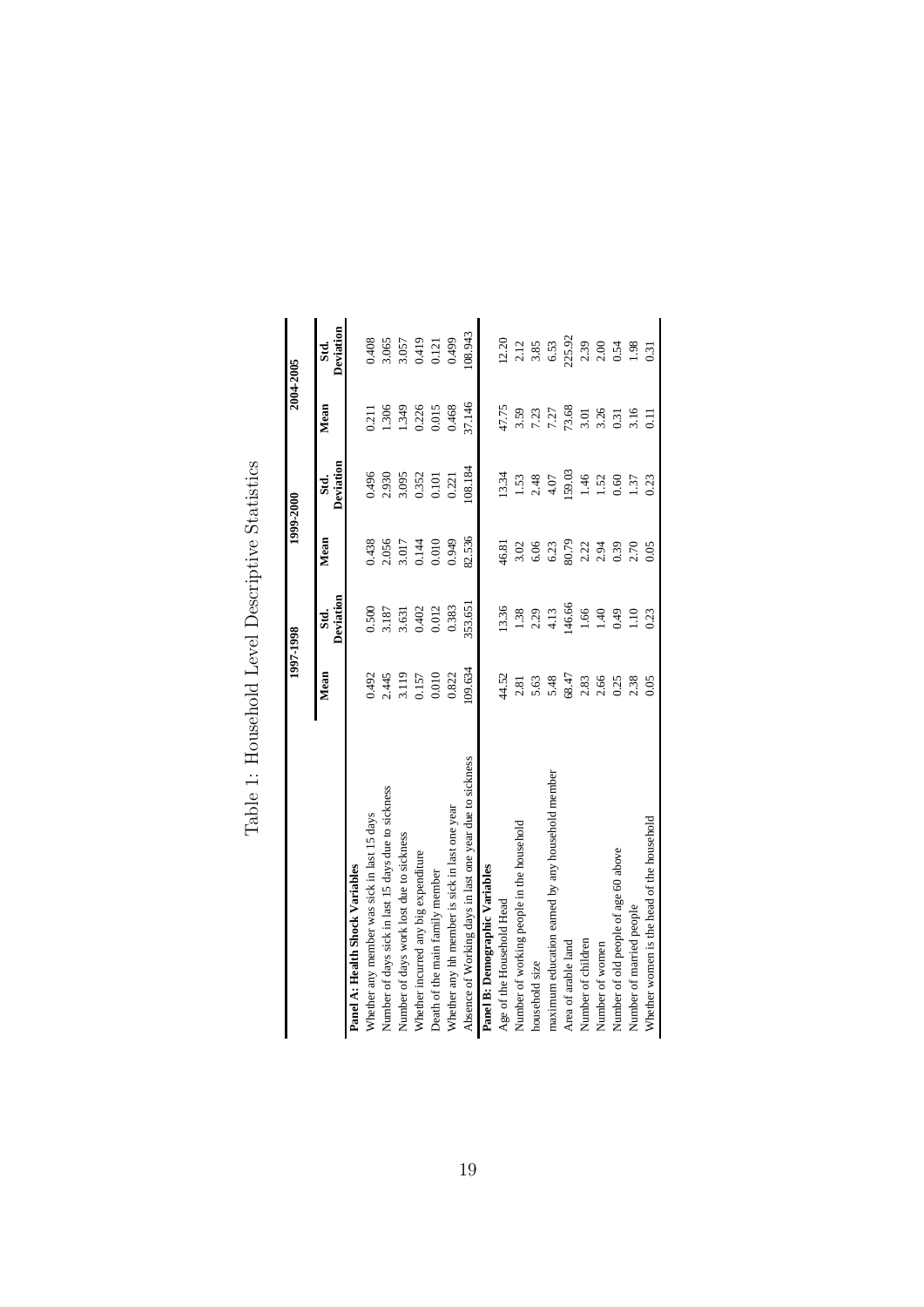| Table 1 (continued): Household Level Descriptive Statistics |         |                                                   |                             |                                     |                           |
|-------------------------------------------------------------|---------|---------------------------------------------------|-----------------------------|-------------------------------------|---------------------------|
|                                                             |         |                                                   |                             |                                     |                           |
|                                                             |         |                                                   |                             | 3214.4                              | 3296.1                    |
|                                                             | 6877.2  | 3499.4                                            | 7022.8                      |                                     | 9563.7                    |
| 13128.1                                                     |         | 18529.7                                           | 14554.0                     | 17661.2                             | 44394.1                   |
|                                                             |         | 4027.5                                            |                             | 4296.7                              | 7432.9                    |
|                                                             |         |                                                   |                             |                                     |                           |
| 6009.8                                                      |         |                                                   | 28842.5                     | 6788.1                              | 50515.5<br>63987.5        |
| 2191.5                                                      | 10254.5 | 2015.7                                            | 8799.6                      | 4295.1                              | 12406.1                   |
| 651.6                                                       | 1427.6  | 459.6                                             | 1318.5                      | 859.9                               | 1830.8                    |
| 3084.5                                                      | 3259.9  | 3409.0                                            | 1039.7                      | 4074.3                              | i126.9                    |
| 211                                                         |         | 13.5                                              |                             | 21.1                                |                           |
| 2694                                                        |         |                                                   |                             |                                     |                           |
| 5956.2<br>32975.1<br>2432.8<br>5628.2                       |         | 04059.0<br>33572.6<br>27327.5<br>1832.2<br>7664.7 | 35733.6<br>5377.4<br>2949.5 | 50804.0<br>6242.8<br>2721.1<br>2694 | 2694<br>45252.5<br>6024.0 |

| )<br>l<br>I<br>I<br>Ï                                  |
|--------------------------------------------------------|
| l<br>i<br>I<br>I<br>i<br>י<br>I                        |
| ו<br>נ<br>j<br>j<br>j<br>ׇ֚֘֡<br>)<br>j<br>ו<br>ו<br>I |
| j<br>֕<br>I<br>۱                                       |
| ۱<br>)<br>l<br>į<br>l<br>I                             |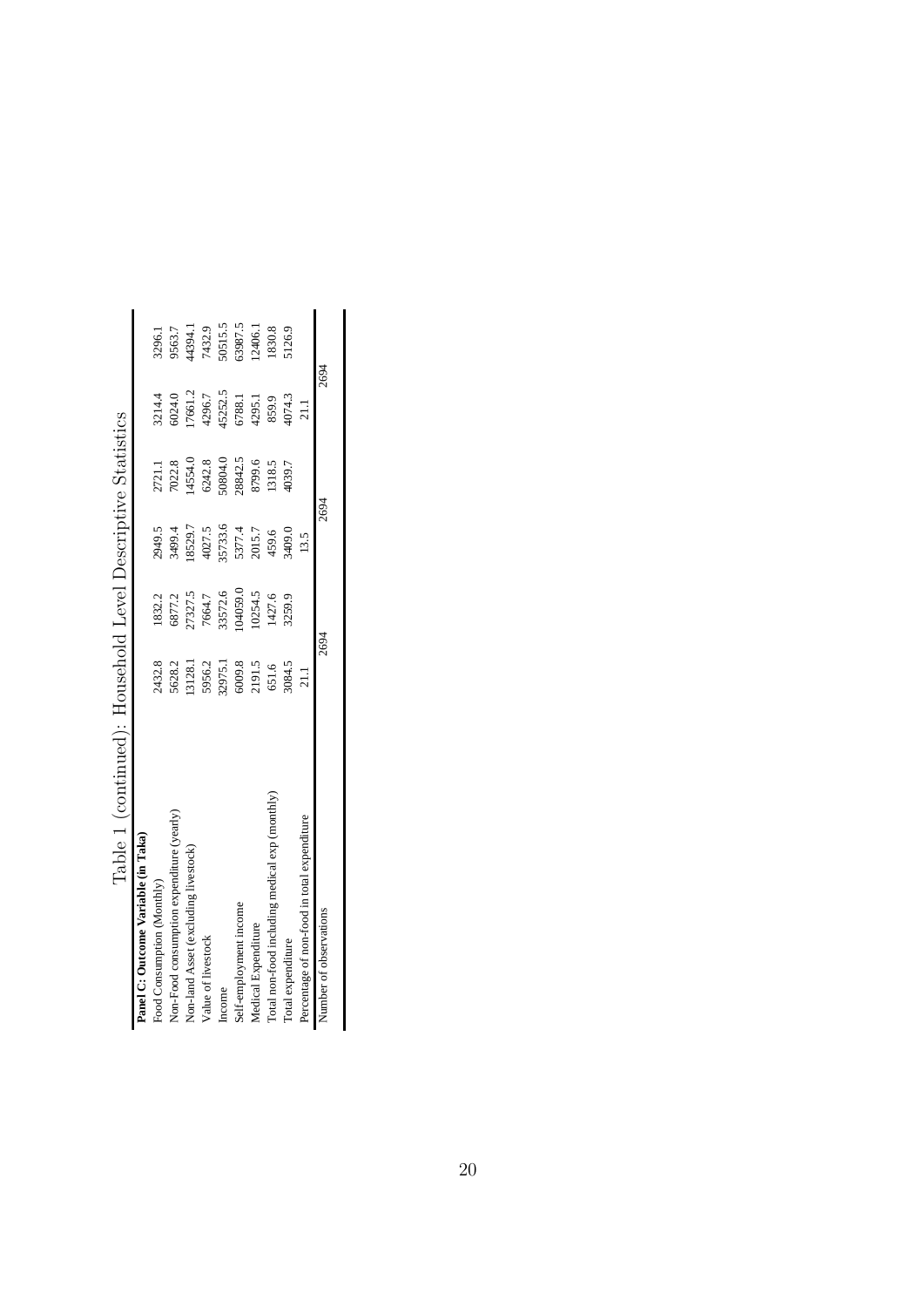|                                                                               |        | 1997-1998         |         | 1999-2000         |                | 2004-2005         |
|-------------------------------------------------------------------------------|--------|-------------------|---------|-------------------|----------------|-------------------|
|                                                                               | Mean   | Deviation<br>Std. | Mean    | Deviation<br>Std. | Mean           | Deviation<br>Std. |
| Percentage of households taken loan in last month                             | 5.18   |                   | 4.3     |                   | ⊉              |                   |
| Amount of loan taken in last month                                            | 167    | 2284.1            | 468.07  | 15573.2           |                |                   |
| Percentage of households taken loan in last year                              | 29.4   |                   | 26.6    |                   | $\frac{8}{18}$ |                   |
| Amount of loan taken in last year                                             | 4657.2 | 12712.1           | 7350.7  | 28640.3           | 9464.0         | 18045.8           |
| Percentage of households who took loan from neighbour and<br>relatives        | 53     |                   | 35.1    |                   | Ź              |                   |
| Percentage of households who took loan for consumption                        | 23.4   |                   |         |                   |                |                   |
| Percentage of households who took loan for medical purpose                    | 3.5    |                   | 0.5     |                   | 0.6            |                   |
| Amount of loan taken from Microcredit organization                            | 7427.3 | 7165.0            | 10616.8 | 11332.4           | 11682.5        | 17378.7           |
| Number of microcredit borrowers                                               | 1592   |                   | 1532    |                   | 1280           |                   |
| Note: Monthly loan data is not available for the last round of survey 2004-05 |        |                   |         |                   |                |                   |

Table 2: Descriptive Statistics. Microcredit and Other Loans (in Taka) Table 2: Descriptive Statistics. Microcredit and Other Loans (in Taka)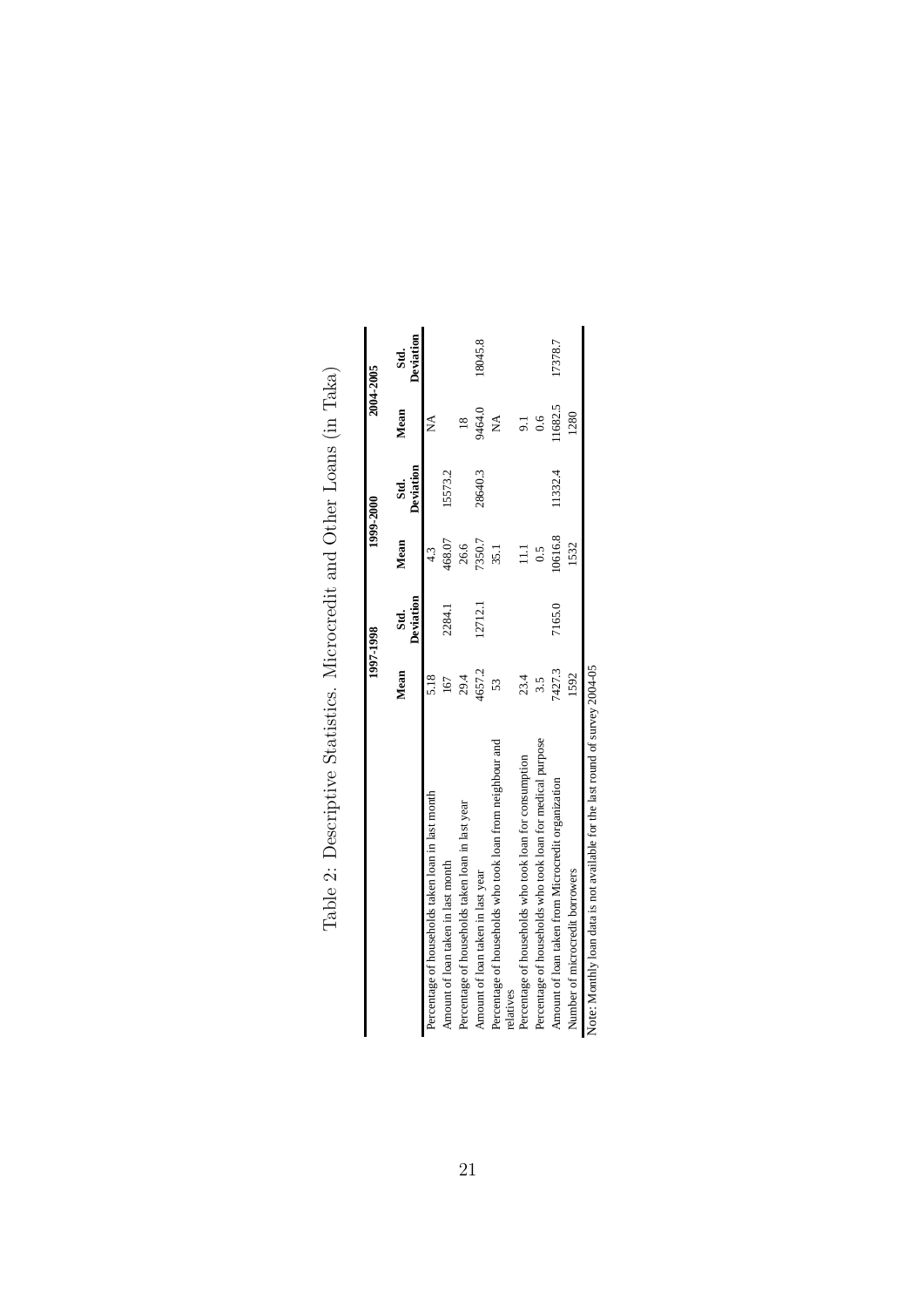Table 3: Persistence of Health Shock. Coefficient Corresponding to the Lag Health Shock Variable

|                                              | <b>Fixed effects</b> | IV1      | IV2      |
|----------------------------------------------|----------------------|----------|----------|
| Whether any household member is sick in      | $-0.193$             | 0.1      | 0.005    |
| period t-1                                   | (6.78)               | (0.266)  | (0.127)  |
|                                              |                      |          |          |
| Whether incurred any big expenditure         | 0.002                | 3.543    | $-0.169$ |
| or income loss due to sickness in period t-1 | (0.003)              | (14.081) | (0.453)  |
|                                              |                      |          |          |
| Death of the main family member in period    | $-0.016$             | 1.106    | $-0.12$  |
| t-1                                          | (0.023)              | (2.145)  | (0.162)  |
|                                              |                      |          |          |

Notes:

Clustered Standard errors are reported in parentheses

IV1 includes only two period lagged value of the dependent variable as instrument, IV2 adds household level characteristics of two period-lag as instruments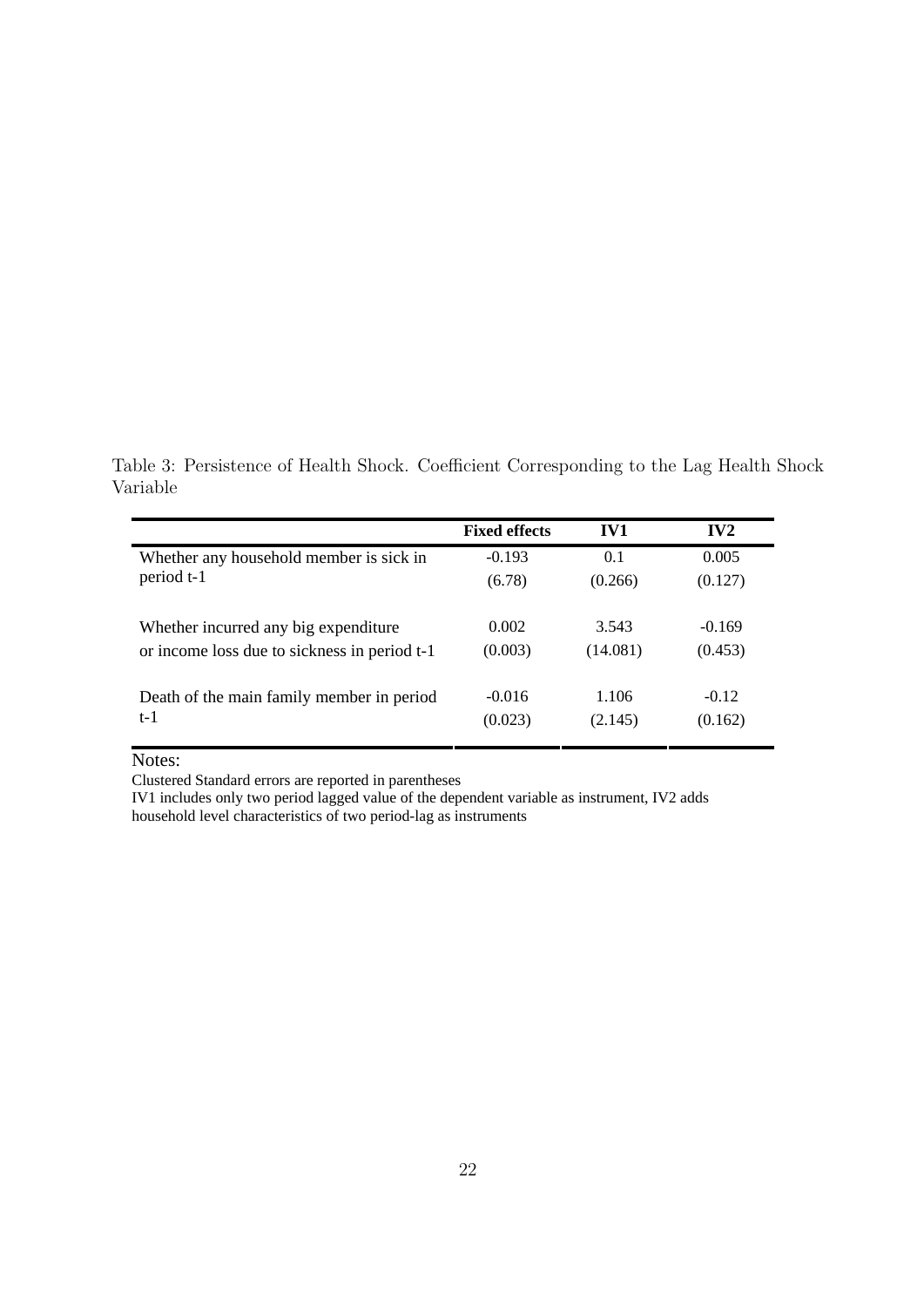| Dependent Variable                                         |                           | Change in Food Consumption |                           |          |                                |                           | Change in Non-food Consumption |         |
|------------------------------------------------------------|---------------------------|----------------------------|---------------------------|----------|--------------------------------|---------------------------|--------------------------------|---------|
| Shock variable (past 30 days                               |                           |                            |                           |          |                                |                           |                                |         |
| Whether any household member is<br>$sick^1$                | 2.475                     | 2.458                      | 1.728                     | 1.932    |                                |                           |                                |         |
|                                                            | (1.785)                   | (1.848)                    | (1.770)                   | (1.21)   |                                |                           |                                |         |
| Number of days sick                                        | 3.364                     | 2.759                      | 3.012                     | 0.272    |                                |                           |                                |         |
|                                                            | (2.059)                   | (2.018)                    | (2.057)                   | (2.202)  |                                |                           |                                |         |
| Number of Working days lost                                | $-1.61$                   | $-2.688$                   | $-2.688$                  | $-3.486$ |                                |                           |                                |         |
|                                                            | (2.144)                   | (2.351)                    | (2.351)                   | (2.158)  |                                |                           |                                |         |
| Shock variable ( past one year)                            |                           |                            |                           | 0.0188   |                                |                           |                                |         |
| Whether household incurred any big                         | $-3.417$                  | $-0.367$                   | $-0.335$                  |          | 2.69                           | 2.54                      | 1.99                           | 1.05    |
| expenditure or income loss due to<br>sickness <sup>1</sup> | $(1.957) +$               | $(0.209) +$                | $(0.197)$ +               | (0.121)  | $*(0.635)$ *                   | $(0.694)*$                | $(0.658)*$                     | (0.649) |
| Death of the main family earner                            | $-1.61$                   | $-0.55$                    | $-0.409$                  | 0.312    | 2.54                           | 2.96                      | 2.73                           | 1.64    |
|                                                            | (2.144)                   | (0.431)                    | (0.425)                   | (0.252)  | $(1.259)$ **                   | $(1.306)$ **              | $(1.236)$ **                   | (1.316) |
| Village Fixed effects                                      | $\mathsf{S}^{\mathsf{O}}$ |                            | yes                       | yes      | $\mathop{\mathsf{S}}\nolimits$ | yes                       | yes                            | yes     |
| Time Effects                                               | $\mathsf{S}^{\mathsf{o}}$ | yes<br>No                  | yes                       | yes      | $\mathop{\mathsf{S}}\nolimits$ | $\mathsf{S}^{\mathsf{o}}$ | yes                            | yes     |
| Village*time FE                                            | $\mathsf{S}^{\mathsf{o}}$ | $\mathsf{S}^{\mathsf{O}}$  | $\mathsf{S}^{\mathsf{o}}$ | yes      | $\mathsf{S}^{\mathsf{O}}$      | $\mathsf{S}^{\mathsf{o}}$ | $\mathsf{S}^{\mathsf{o}}$      | yes     |
| Clustered Standard errors in parentheses;<br>Notes:        |                           |                            |                           |          |                                |                           |                                |         |
|                                                            |                           |                            |                           |          |                                |                           |                                |         |

Table 4: Effect of Health Shocks on Changes in Consumption Table 4: Effect of Health Shocks on Changes in Consumption

+ significant at 10%; \*\* significant at 5%; \* significant at 1%.

: coefficients are divided by 100 for changes in food consumption, divided by 1000 for changes in non-food consumption

 $\overline{\phantom{0}}$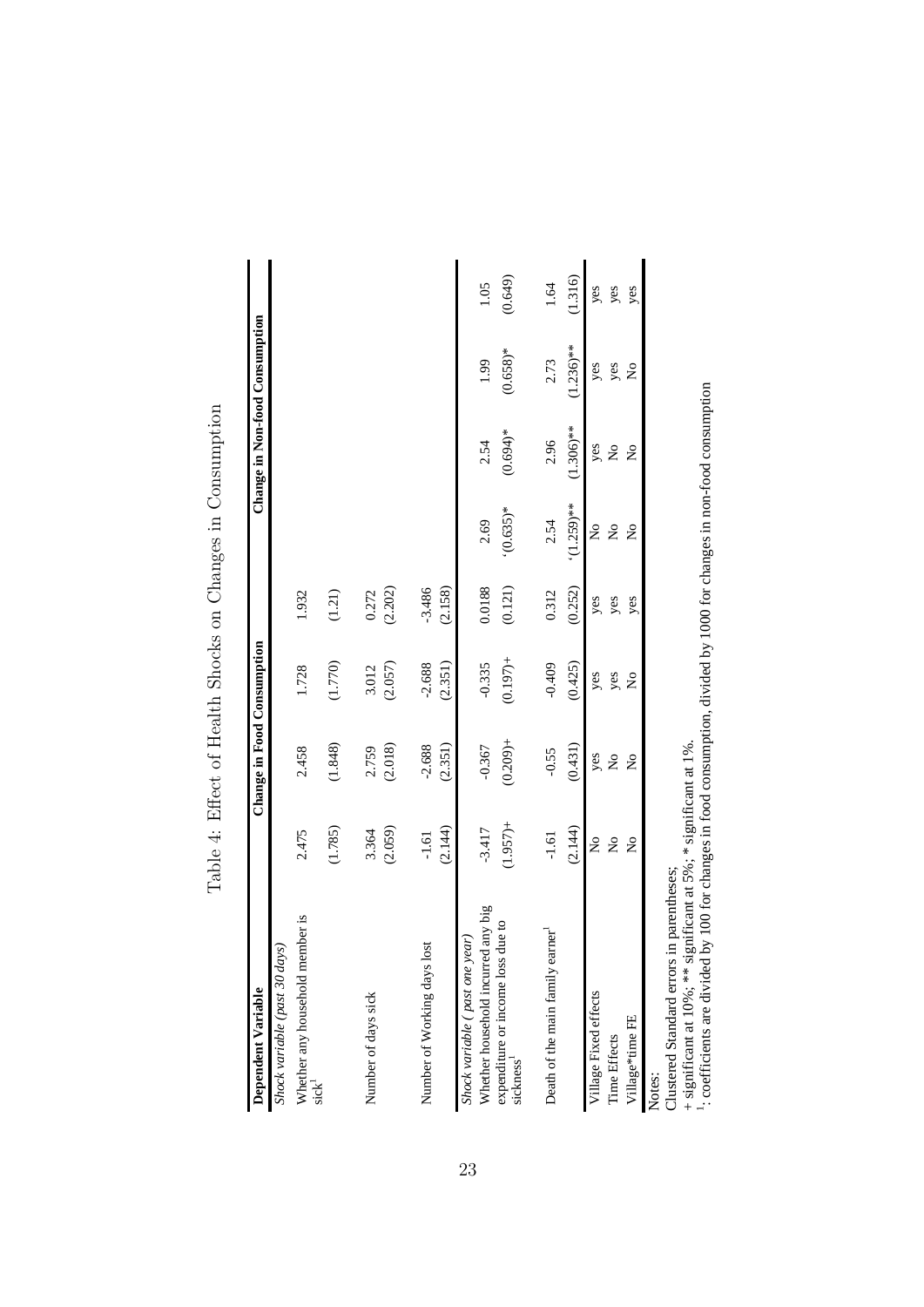| Dependent Variable                                                                                                     |                           |                          | Change in Food Consumption |                      |                           | Change in Non-food Consumption |                      |                   |
|------------------------------------------------------------------------------------------------------------------------|---------------------------|--------------------------|----------------------------|----------------------|---------------------------|--------------------------------|----------------------|-------------------|
| Whether any household member is sick                                                                                   | 1.758                     | 1.786                    | 0.875                      | 0.108                |                           |                                |                      |                   |
|                                                                                                                        | (1.884)                   | (1.955)                  | (1.952)                    | (1.511)              |                           |                                |                      |                   |
| Shock * Treatment                                                                                                      | 1.3                       | 1.211                    | 1.378                      | 1.392                |                           |                                |                      |                   |
|                                                                                                                        | $(0.05)$ **               | $(0.5322)*$              | $(0.528)$ **               | (0.9853)             |                           |                                |                      |                   |
| Number of days sick                                                                                                    | 2.4                       | 1.663                    | 1.842                      | $-0.868$             |                           |                                |                      |                   |
|                                                                                                                        | (2.340)                   | (2.238)                  | (2.281)                    | (2.526)              |                           |                                |                      |                   |
| Shock * Treatment                                                                                                      | 0.0058                    | 0.0066                   | 0.0070                     | 0.0069               |                           |                                |                      |                   |
| Number of Working days lost                                                                                            | (0.0039)<br>$-2.489$      | $+$ (8200'0)<br>$-3.411$ | $(0.0041) +$<br>$-3.682$   | (0.0065)<br>$-4.775$ |                           |                                |                      |                   |
|                                                                                                                        | (2.175)                   | (2.371)                  | (2.339)                    | $(2.145)$ **         |                           |                                |                      |                   |
| Shock * Treatment                                                                                                      | 0.0213                    | 0.0176                   | 0.0236                     | 0.0316               |                           |                                |                      |                   |
|                                                                                                                        | (0.0229)                  | (0.0245)                 | (0.0234)                   | (0.0214)             |                           |                                |                      |                   |
| Whether household incurred any big                                                                                     | $-0.355$                  | $-0.368$                 | $-0.344$                   | $-0.065$             | 2.489                     | 2.36                           | 2.36                 | 1.18              |
| expenditure or income loss due to<br>sickness <sup>1</sup>                                                             | $(0.202) +$               | $(0.212) +$              | $(0.202) +$                | (0.127)              | $(0.675)*$                | $(0.736)*$                     | $(0.736)*$           | $(0.676) +$       |
| Shock * Treatment                                                                                                      | 0.159                     | 0.097                    | 0.106                      | 0.869                | 2.27                      | $2.1\,$                        | 9474                 | $-1.411$          |
|                                                                                                                        | $(0.356)$<br>-1.815       | $(0.403)$<br>-1.7264     | (0.405)                    | (0.783)              | $(1.554)$<br>$2.605$      | $(1.70)$ $2.62$                | (2.446)              | $(2.377)$<br>1.49 |
| Death of the main family earner                                                                                        |                           |                          | $-1.628$                   | 0.778                |                           |                                | 2.46                 |                   |
|                                                                                                                        | (4.213)                   | (4.423)                  | (4.423)                    | (2.869)              | $(1.342) +$               | $(1.364) +$                    | $(1.364) +$          | (1.429)           |
| Shock * Treatment                                                                                                      | 1.46                      | 1.15                     | 1.195                      | 2.32                 | $-0.0659$                 | 3.3                            | 2.595                | $1.4\,$           |
|                                                                                                                        | (9.030)                   | (18.75)                  | (18.57)                    | (11.79)              | (3.914)                   | (2.80)                         | (2.632)              | (2.70)            |
| Village Fixed effects                                                                                                  | $\mathsf{S}^{\mathsf{O}}$ | yes                      | yes                        | yes                  | $\mathsf{S}^{\mathsf{O}}$ | yes                            | yes                  | yes               |
| Time Effects                                                                                                           | $\tilde{z}$               | $\tilde{z}$              | yes                        | yes                  | $\mathsf{S}^{\mathsf{O}}$ | $\mathsf{S}^{\mathsf{O}}$      | yes                  | yes               |
| Village*time FE                                                                                                        | $\mathsf{S}^{\mathsf{O}}$ | $\tilde{z}$              | $\tilde{\mathbf{z}}$       | yes                  | $\mathsf{S}^{\mathsf{O}}$ | $\frac{1}{2}$                  | $\tilde{\mathbf{z}}$ | yes               |
| Clustered Standard errors in parentheses: $+$ significant at 10%; ** significant at 5%; * significant at 1%.<br>Notes: |                           |                          |                            |                      |                           |                                |                      |                   |

Table 5: Effect of Health Shocks on Changes in Consumption and the Mitigating Effects of Microcredit Table 5: Effect of Health Shocks on Changes in Consumption and the Mitigating Effects of Microcredit

24

Clustered Standard errors in parentheses; + significant at 10%; \*\* significant at 5%; \* significant at 1%. Treatment coefficients are multiplied by 100.  $\overline{a}$ 

: coefficients are divided by 100 for changes in food consumption, divided by 1000 for changes in non-food consumption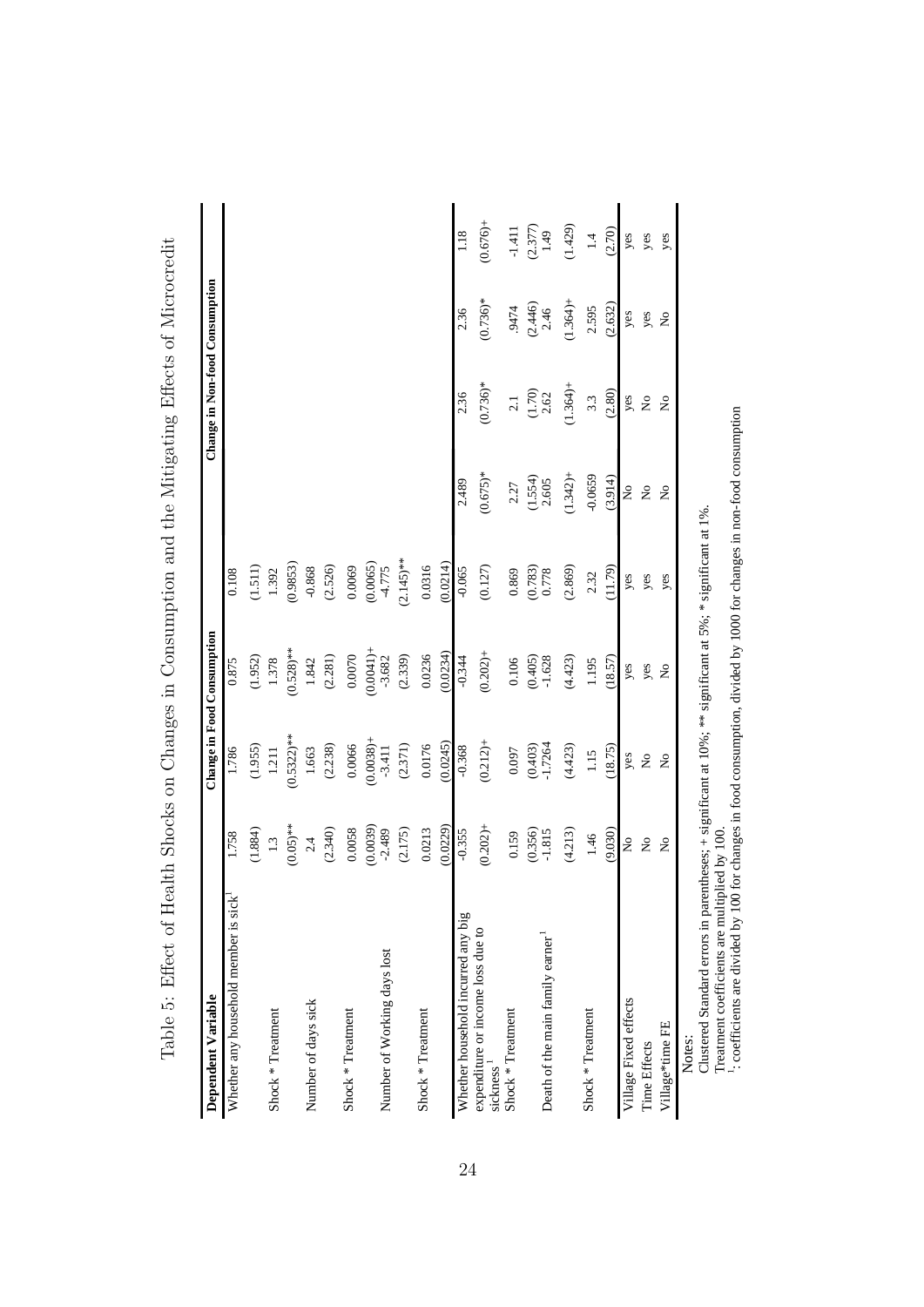| <b>Dependent Variable</b>                               | <b>Change</b> in        |                                |
|---------------------------------------------------------|-------------------------|--------------------------------|
|                                                         | <b>Food Expenditure</b> | Non-Food<br><b>Expenditure</b> |
| Whether any household member is sick <sup>1</sup>       | $-2.32$                 |                                |
|                                                         | (2.65)                  |                                |
| Shock * Treatment                                       | 14.2                    |                                |
|                                                         | (16.1)                  |                                |
| Number of days sick <sup>1</sup>                        | $-0.086$                |                                |
|                                                         | (0.132)                 |                                |
| Shock * Treatment                                       | 0.51                    |                                |
|                                                         | (0.79)                  |                                |
| Number of Working days lost <sup>1</sup>                | $-0.259$                |                                |
|                                                         | (25.97)                 |                                |
| Shock * Treatment                                       | 0.554                   |                                |
|                                                         | (0.638)                 |                                |
| Whether household incurred any big                      | $-1.43$                 | $-15.49$                       |
| expenditure or income loss due to sickness <sup>2</sup> | (1.77)                  | (18.26)                        |
| Shock * Treatment                                       | 18.4                    | 209.4                          |
|                                                         | (22.7)                  | (231.3)                        |
| Death of the main family earner <sup>2</sup>            | $-3.67$                 | $-40.66$                       |
|                                                         | (4.48)                  | (37.94)                        |
| Shock * Treatment                                       | 39.4                    | 418.2                          |
|                                                         | (44.2)                  | (373.7)                        |

Table 6: 2SLS Estimates of the Effect of Health Shocks on Changes in Consumption and the Mitigating Effects of Microcredit

**Notes** 

Each set of coefficients is obtained from a separate regression of changes in outcome variable on health shock variables (left side of the table) and their interaction with instrumented loan variable. Each regression also incorporates village fixed effects, time effects and their interactions.

Shock \* Treatment coefficients are multiplied by 100.<br><sup>1</sup>: coefficients are divided by 100<br><sup>2</sup>: coefficients are divided by 1000 for changes in non-food consumption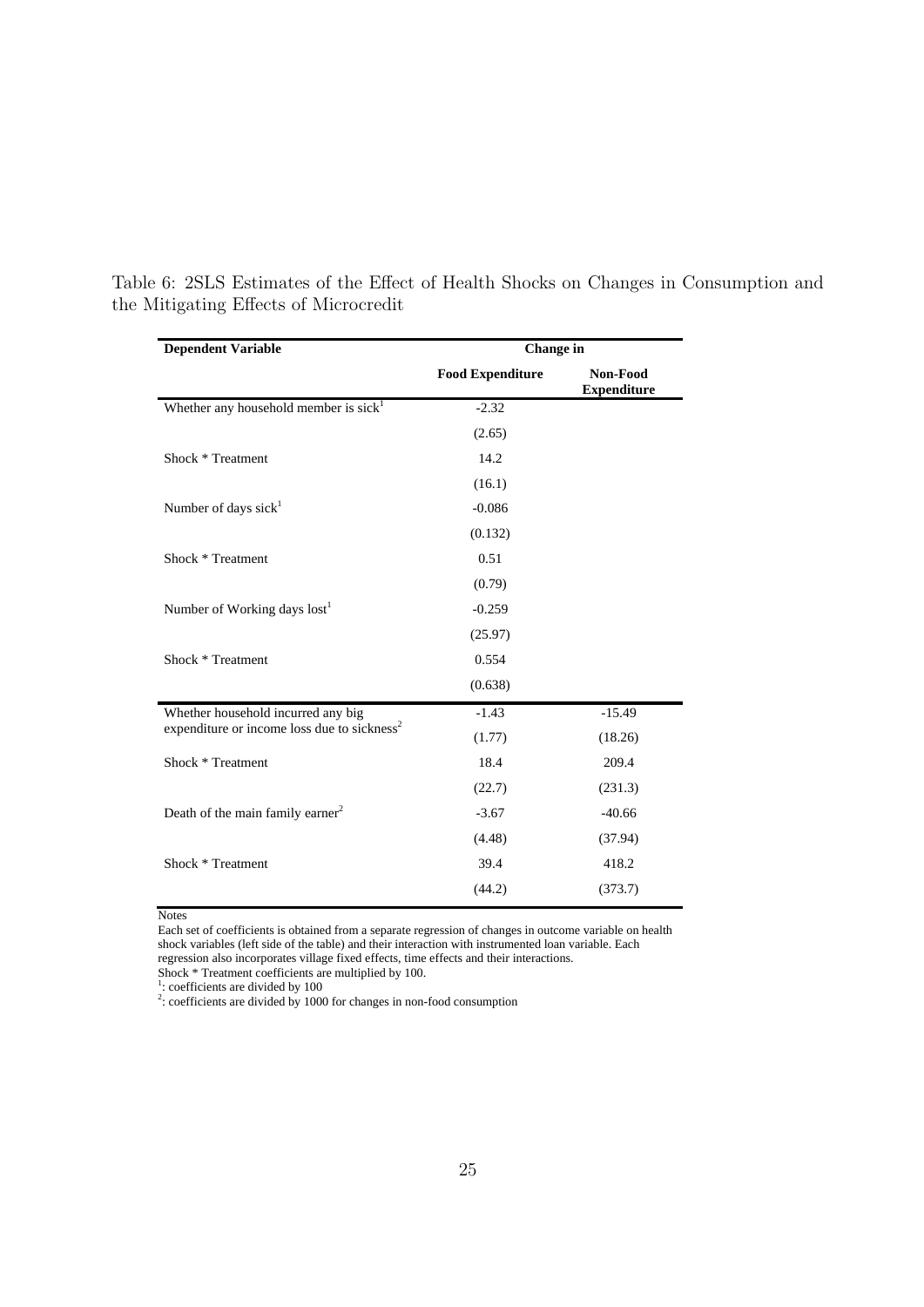|                                                                  | Whether any household member<br>was sick in the last 15 days | Death of a main income earner |
|------------------------------------------------------------------|--------------------------------------------------------------|-------------------------------|
| Whether any loan was taken in last one month'                    | 0.0814                                                       |                               |
|                                                                  | (0.1772)                                                     |                               |
| Amount of loan taken in last one month ('00 Taka) <sup>1</sup>   | 3.509                                                        |                               |
|                                                                  | (3.842)                                                      |                               |
| Amount of loan taken in last one year (in'000 Taka) <sup>2</sup> |                                                              | 2.40                          |
|                                                                  |                                                              | $(1.1374)$ **                 |
| Notes:                                                           |                                                              |                               |

Table 7: Effect of Health Shocks on Loans from Other Sources Table 7: Effect of Health Shocks on Loans from Other Sources

Clustered Standard errors are reported in parentheses

+ significant at 10%; \*\* significant at 5%; \* significant at 1%. 1

: using the first two rounds of survey data : using all 3 rounds of survey data

 $\sim$ 

26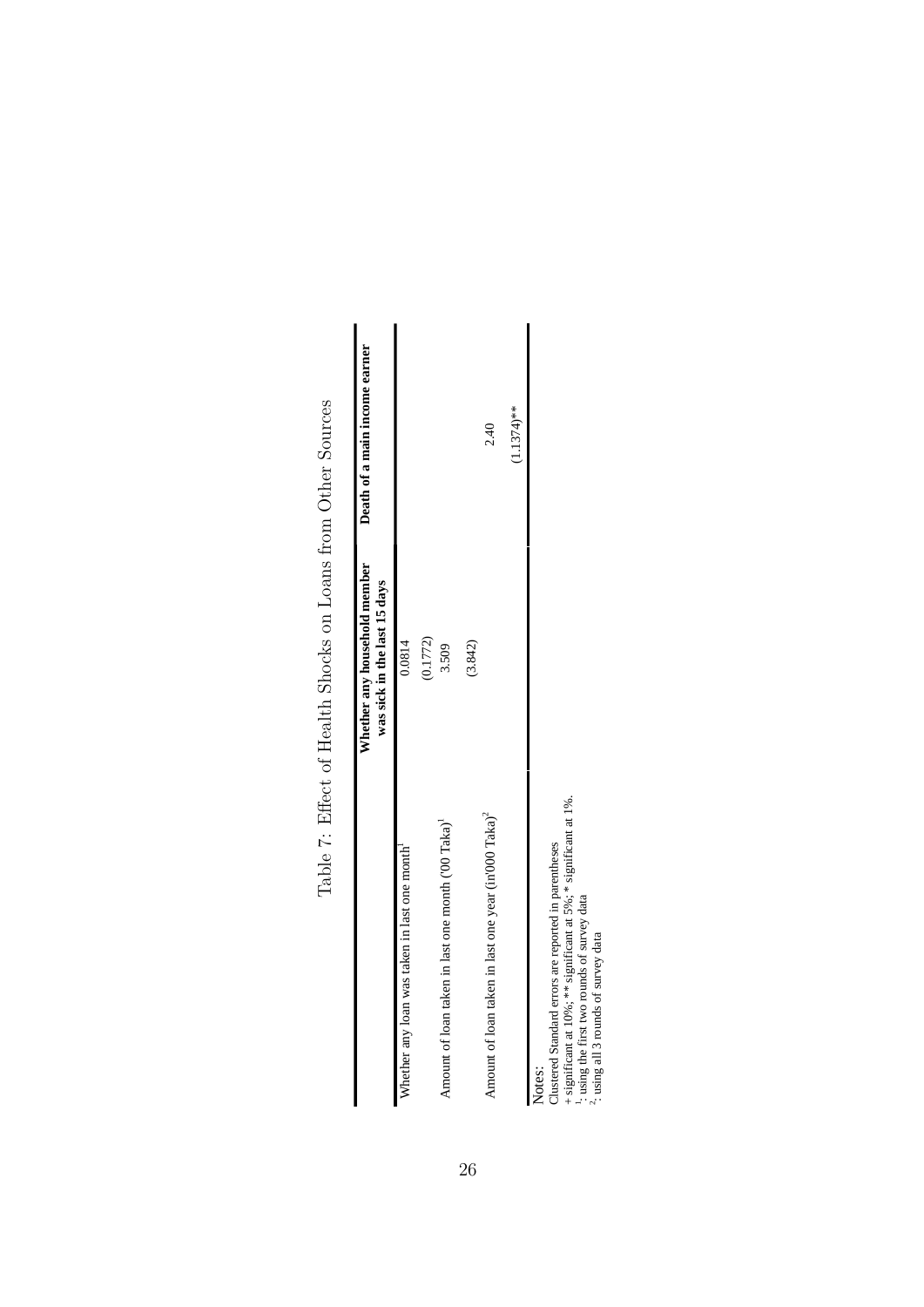|                                                       | <b>Change in Assets</b> |          |            | <b>Change in Livestock</b> |
|-------------------------------------------------------|-------------------------|----------|------------|----------------------------|
|                                                       | <b>OLS</b>              | 2SLS     | <b>OLS</b> | 2SLS                       |
| Whether any household                                 |                         |          | 0.0501     | $-7.94$                    |
| member is sick in the last 15<br>days                 |                         |          | (0.2217)   | $(4.657) +$                |
| Shock * Treatment                                     |                         |          | $-0.12$    | 129.7                      |
|                                                       |                         |          | (1.38)     | $(75.4) +$                 |
| Number of days sick                                   |                         |          | 0.0038     | $-0.7878$                  |
|                                                       |                         |          | (0.0082)   | (0.8989)                   |
| Shock * Treatment                                     |                         |          | 0.0317     | 4.79                       |
|                                                       |                         |          | $(0.01)*$  | (5.4)                      |
| Number of Working days lost                           |                         |          | $-0.0014$  | $-2.207$                   |
|                                                       |                         |          | (0.0042)   | $(1.271) +$                |
| Shock * Treatment                                     |                         |          | 0.029      | 5.4                        |
|                                                       |                         |          | (0.03)     | $(3.1) +$                  |
| Whether household incurred                            | 3.013                   | $-11.58$ | $-193.87$  | $-15.20$                   |
| any big expenditure<br>or income loss due to sickness | $(1.233)$ **            | (22.562) | (229.19)   | (12.241)                   |
| Shock * Treatment                                     | 5.45                    | 208.5    | 0.588      | 191.1                      |
|                                                       | (6.68)                  | (303.16) | (0.707)    | (155.2)                    |
| Death of the main family<br>earner                    | $-2.472$                | $-46.80$ | $-1.837$   | $-38.59$                   |
|                                                       | (2.675)                 | (52.66)  | (0.576)    | $(18.86)$ **               |
| Shock * Treatment                                     | $-29.3$                 | 408.7    | $-0.91$    | 362.7                      |
|                                                       | $(11.95)$ **            | (519.0)  | (2.92)     | $(186.0) +$                |

Table 8: Effect of Health Shocks on Change in Ownership of Assets and Livestock

Notes:

Clustered Standard errors are reported in parentheses

+ significant at 10%; \*\* significant at 5%; \* significant at 1%.

Regressions include Village Fixed Effects, Time Effects and Village \* Time Fixed Effects

Shock \* Treatment coefficients are multiplied by 100.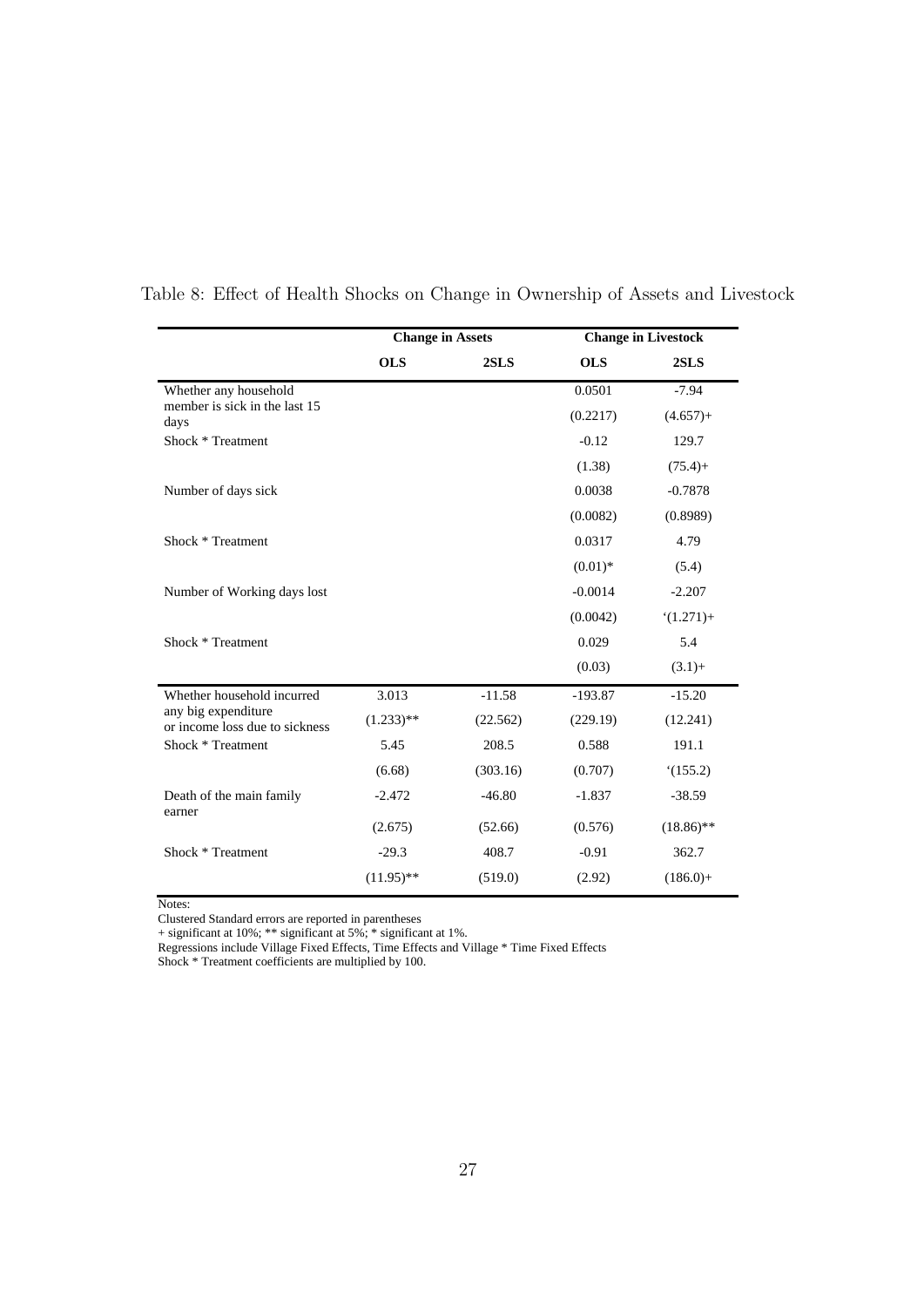Table 9: OLS and 2SLS Estimates of Income Smoothing and Consumption Smoothing

|                                      | <b>OLS</b>  | IV       |
|--------------------------------------|-------------|----------|
| All Households                       | 0.0043      | 0.1217   |
|                                      | $(0.0009)*$ | (0.1139) |
| <b>Treatment Group: Microfinance</b> | 0.0033      | 0.0132   |
|                                      | $(0.0010)*$ | (0.0426) |
| Control group: Microfinance          | 0.0053      | 0.3831   |
|                                      | $(0.0014)*$ | (0.7315) |

Notes

Clustered Standard errors are reported in parentheses

+ significant at 10%; \*\* significant at 5%; \* significant at 1%.

The coefficients reported in column 3 are 2SLS estimates of the effects of income changes on total consumption changes, respectively.

Each regression includes set of controls.

The instrument for change in income is a number of days sick in last one year by income-earning household member.